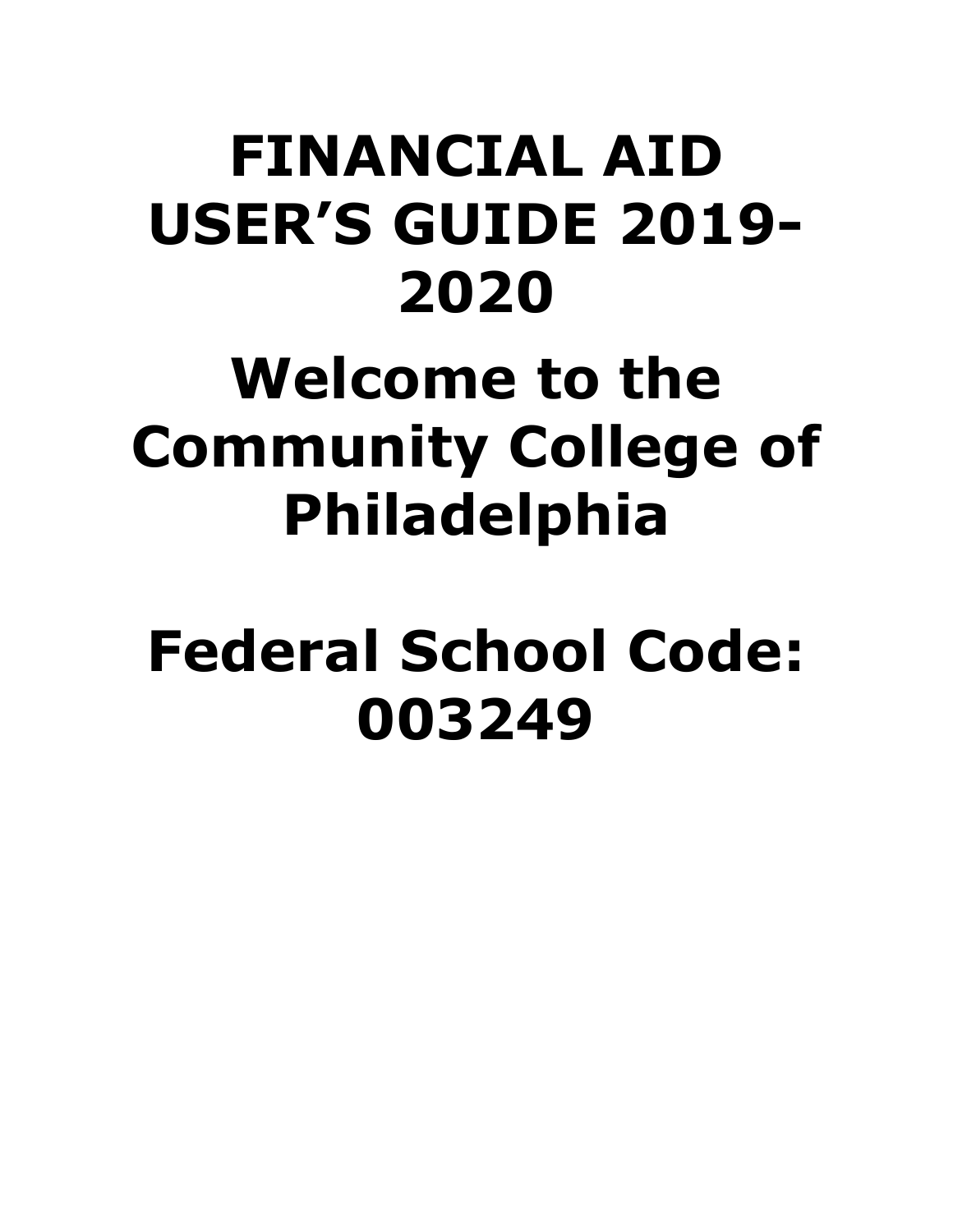# **Special Alert! New for 2019-2020**

- The maximum Pell Award for 2019-2020 is \$6,195, an increase of \$100 over last year.
- Year-Round Pell Grant will be available during the 2019 2020 award year. Eligible students may receive up to 150% of their Federal Pell Grant. In order for students to receive the additional funds, they must be enrolled at least half-time (6-8 credit hours) for summer 2020 courses.
- Students will be able to file a Free Application for Federal Student Aid (FAFSA) as early as October 1 of each year. Students (and parents, as appropriate) will be required to report their income and Federal tax information. Most tax filers will be able to use the IRS Data Retrieval tool available on the FAFSA application.

**Note**: Students planning to attend Fall 2019, Spring 2020 and/or Summer 2020 must file a 2019-2020 FAFSA, using 2017 income information.

- **Save your postage**. Online financial aid forms are available in MyCCP.
- The MyCCP Mobile App is available from Google Play or the iTunes App Store.

## **Important Reminders**

- Expedite your financial aid application and reduce verification risk! Use the IRS data retrieval tool for providing tax data on the FAFSA. This can be found at <https://studentaid.ed.gov/sa/fafsa> .
- An "FS" grade was introduced effective fall 2015. The "FS" grade is given when, in the opinion of the instructor, completed assignments or course activities or both were insufficient to make normal evaluation of academic performance possible. Financial aid students with all "FS" or a combination of "FS" and "W" grades will be considered to have been unofficially withdrawn and will be subjected to the Return to Title IV fund calculations.
- Always adjust your enrollment before the first day of the semester if you are not planning to attend any class or classes. You will be personally responsible for any balance outstanding after the semester begins if your aid cannot be applied or is insufficient to cover your charges.
- **Effective July 1, 2013**, subsidized loan eligibility for all first-time borrowers ends when students have received subsidized loans for 150% of the published length of their educational programs.
- Your estimated Pennsylvania State Grant award will only be provided to the first school you listed on Step 6 of the FAFSA. Please make sure you enter Community College of Philadelphia's federal school code of 003249 first on Step 6 of your FAFSA.
- Your continued financial aid eligibility may be at risk if you withdraw from, repeat, or fail any class. Plan to graduate within a normal time.
- Always check your College email inbox and your *My*CCP account for important communications.
- Watch Financial Aid TV! Click on the **Financial Aid Answers** link at the College's website, **[www.ccp.edu/FA.](http://www.ccp.edu/FA)**

## **Important Deadlines**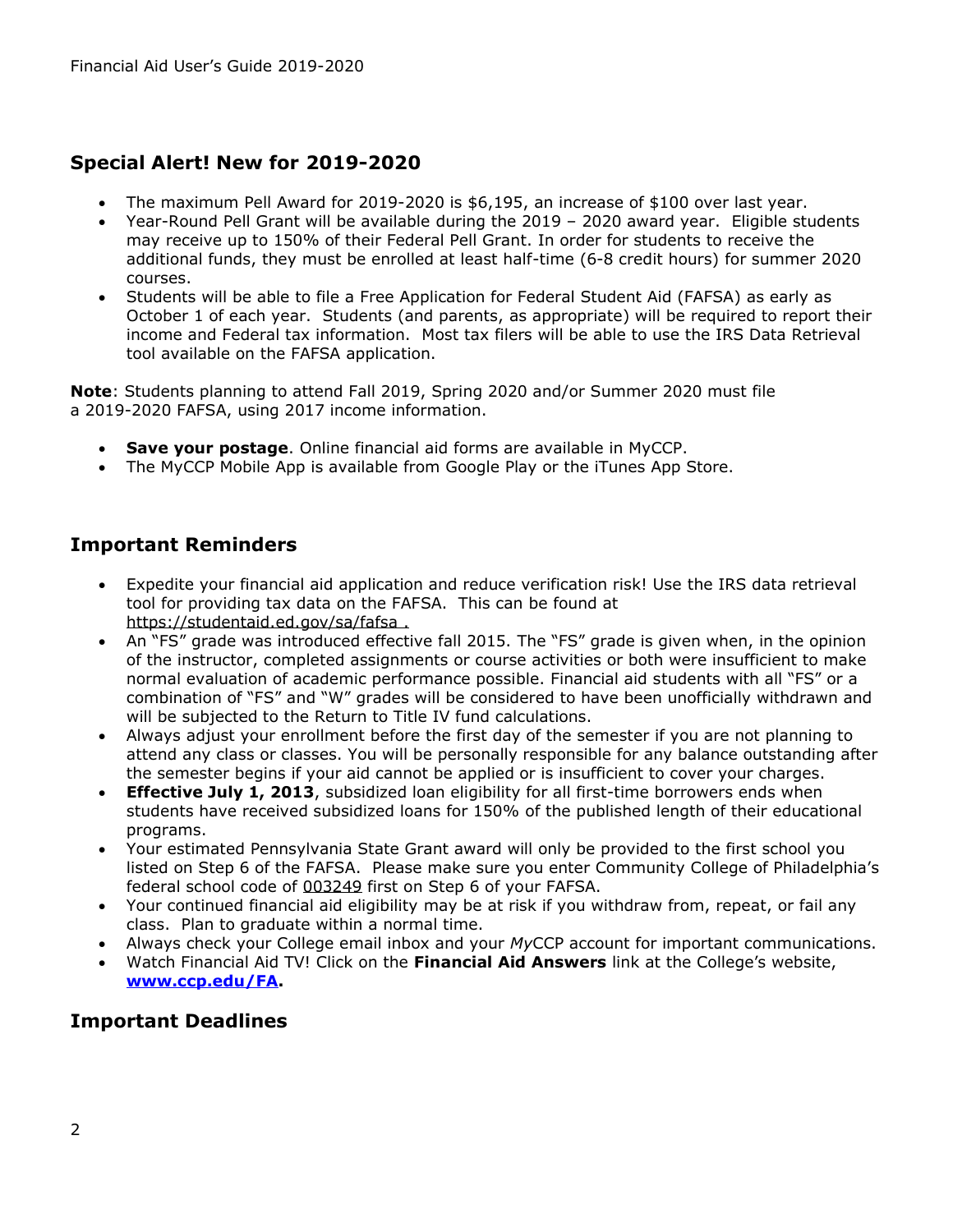## **FAFSA priority filing deadline**

Submit your FAFSA by the IRS tax filing deadline (April 15 or the first business day after April 15) and receive priority processing from the College. You will be given consideration for certain grants with limited funding if you submit your FAFSA correctly before this date.

## **PA State Grant**

You are automatically considered for a PA State Grant if you submit a FAFSA with a valid Expected Family Contribution by May 1 for renewal applicants and August 1 for new applicants.

#### **Payment of Tuition and Fees**

All missing information, verification forms, data conflicts and corrections to your FAFSA must be submitted at least four weeks before the payment deadline if you wish to use financial aid estimated awards to count towards payment of your tuition and fees. Remember, PA State Grant awards are never counted towards payment. If your financial aid is not finalized by the payment deadline, you may risk cancellation of all your classes.

The payment deadline for each term is published in the College Catalog, Student Handbook, Enrollment Information Guide and on your student bill.

#### **Last Day of Class**

You must resolve all outstanding financial aid issues before the last day of class for each semester.

#### **Last Day of Award Year**

This is the last day of the late summer term in August. All incomplete financial aid applications will be automatically canceled after this date. You will be personally responsible for your student bill after this date.

# **FINANCING YOUR EDUCATION**

The purpose of this guide is to provide you with resources so you can complete the financial aid application process successfully. Our goal is to help you maximize your financial aid eligibility. Please read this Financial Aid User's Guide in its entirety, and keep it on hand for future reference.

Have questions or need assistance?

- Click the "Financial Aid Answers" link on the College's website. More than 50 video clips addressing the most common questions are available on demand, [https://www.ccp.edu/paying](https://www.ccp.edu/paying-college/financial-aid/financial-aid-answers)[college/financial-aid/financial-aid-answers](https://www.ccp.edu/paying-college/financial-aid/financial-aid-answers).
- Log in to *My*CCP at myccp.ccp.edu and follow the instructions on activating your account, if you have not already done so.
- Visit our website at **[www.ccp.edu/](http://www.ccp.edu/)FA**
- Email us at financialaid@ccp.edu.
- Call us at 215-751-8270.
- Visit our offices for a one-on-one financial aid session.
- Attend an on-campus Financial Planning Workshop; check our website for the workshop schedule.

#### **What is financial aid?**

Financial aid is money provided by federal, state and institutional sources to help students meet expenses while attending college. Community College of Philadelphia participates in many federal and state student aid programs for which you may be eligible. These include grants, Work-Study and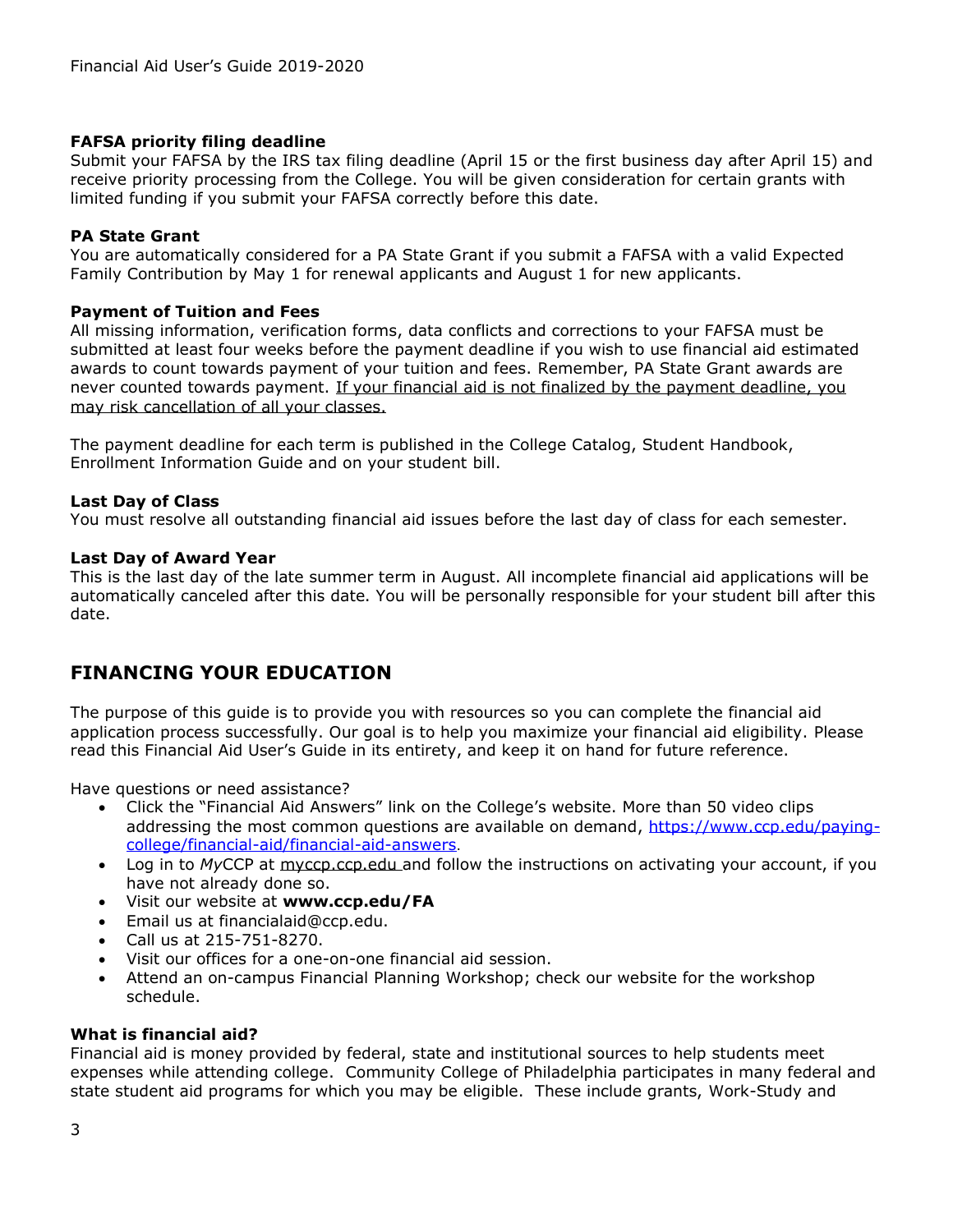loans. In addition, there are private foundation grants and scholarships available. In many situations where students have a great need, tuition, fees and even books are completely paid for by financial aid.

## **How do I get started?**

Applying for financial aid is always completely free. To begin, collect the following documents:

- Your and/or your parents' IRS tax return transcript(s), if you are a dependent student.
- Your IRS tax return transcript(s) (and your spouse´s, if you are married), if you are an independent student.
- Your and/or your parents' W-2s, if you are a dependent student.
- Your W-2s (and your spouse's, if married), if you are an independent student.
- All other sources/proof of income or support (e.g. unemployment, public assistance, child support paid).

#### **Follow these steps:**

#### **STEP 1**

Obtain an FSA ID (Federal Student Aid ID) at **<https://fsaid.ed.gov/npas/index.htm>**. The FSA ID replaced the Federal Student Aid PIN. The FSA ID will allow you and your parents to electronically sign your Free Application for Federal Student Aid (FAFSA). If you are a dependent student, both you and one parent must obtain an FSA ID. **Note:** *if you were using a PIN to sign the FAFSA before, you will be prompted to create an FSA ID.*

#### **STEP 2**

Go to **[www.fafsa.ed.gov](http://www.fafsa.ed.gov/)**. Accurately complete the FAFSA on the web by following the instructions provided. Enter **003249** in question 103(a). This is Community College of Philadelphia's six-digit Federal School Code.

#### **STEP 3**

Sign your FAFSA with your FSA ID or print the signature page and mail to the address provided on the form.

#### **STEP 4**

Go to **[www.studentloans.gov](http://www.studentloans.gov/)** to complete a loan entrance counseling session and a new Master Promissory Note (MPN).

Step 4 is for students interested in loans. You can always decline the loan if you change your mind at a later date.

**Note**: You must file a FAFSA for each year you plan to attend college and receive aid. Filing your FAFSA is always free.

#### **What can I get?**

Depending on your eligibility, you may qualify for a federal Pell Grant, federal Supplementary Educational Opportunity Grant (SEOG), federal Work-Study, Commonwealth of Pennsylvania state grants, the William D. Ford Federal Direct Student Loan (Direct Loan) Program, private loans and scholarships.

#### **Basic eligibility requirements:**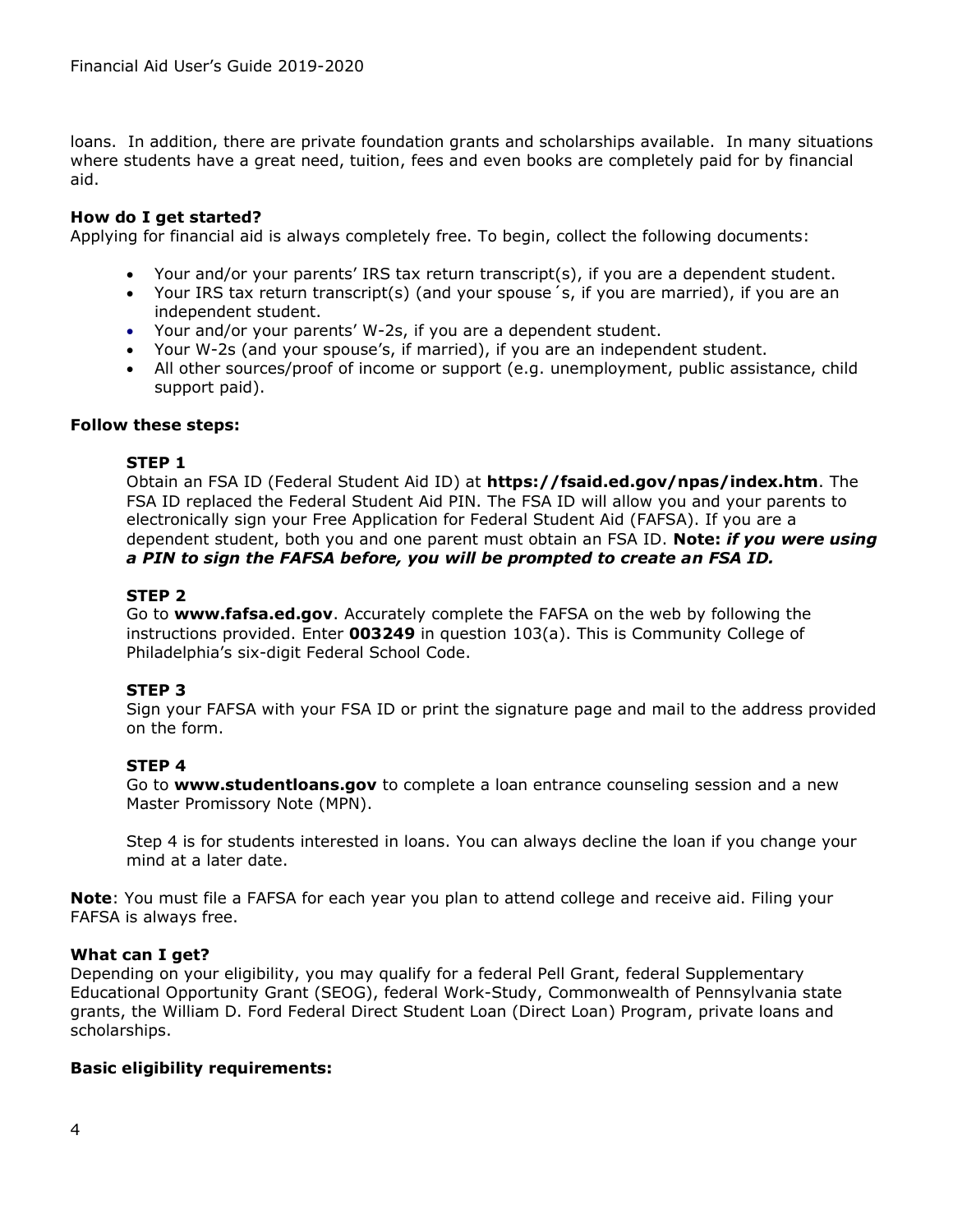- U.S. citizen or eligible noncitizen with a valid Social Security number.
- Registered with Selective Service if you were born a male and are between the ages of 18 and 25 regardless of what you currently identify as.
- Have a high school diploma, GED certificate or have completed a secondary school education in a home school setting that is treated as home school or private school under state law.
- Enrolled in an aid-eligible degree or certificate program.
- Maintain satisfactory academic progress once in school (see page 10).
- Must have resolved any drug conviction issues.

**Note**: Only credit-level courses that apply to your degree or certificate program are eligible for financial aid.

## **Full-time tuition and fees per semester (based on 12 credits):**

- Philadelphia resident the state of the state of the state of the state of the state of the state of the state of the state of the state of the state of the state of the state of the state of the state of the state of the
- Pennsylvania resident-non-Philadelphia resident \$ 4,344/semester
- Non-Pennsylvania resident  $$ 6,372/s$ emester
- Books and supplies by the set of the set of the set of the set of the set of the set of the set of the set of the set of the set of the set of the set of the set of the set of the set of the set of the set of the set of

**Note**: Room, board and transportation varies by student. Also, some courses offered by the College are subject to course fees. Course fees range from \$85 to \$345 per course. The Board of Trustees reserves the right to change tuition and fees without notice.

## **What happens after I file my FAFSA?**

- 1. You will receive a Student Aid Report (SAR) from the U.S. Department of Education (ED). You must read it carefully and complete the next steps.
- 2. A similar copy will be sent to the College.
- 3. We will send you an acknowledgement notification (after March) and request that you provide additional information, if necessary. Please check your *My*CCP account.
- 4. If you are selected for verification by the ED, you must provide the data we request. Verification is a process where the College is required to compare your FAFSA data with signed copies of your and/or your parents' IRS tax return transcript(s), W-2s and other documents. *Not all students are selected for verification by the ED.*
- 5. You will receive an estimated award notification from us sometime in July. Your estimated awards will be based on a full-time status and are subject to adjustments based upon your actual enrolled credits.
- 6. Check the status of your financial aid at *My*CCP. This is our primary channel to communicate with you on the status of your financial aid application and awards. You can accept and/or reduce the amount of your loans or Work-Study awards here. You can also see the amount of any bookstore credit for which you are eligible.

## **Verification**

Each year, about 30% of students are selected for verification by the U.S. Department of Education. Verification is a process where the College is required to compare information on your FAFSA application with other source documents and information. If you are selected for verification, you must provide the College with the documents requested. You can always check what is requested or outstanding in your *My*CCP account. The deadline for providing the requested documents is the last day of class for that semester. *All aid that could not be disbursed by the end of that semester will be canceled.* The office may make exceptions on a case-by-case basis. You will be notified of any award corrections via your *My*CCP account.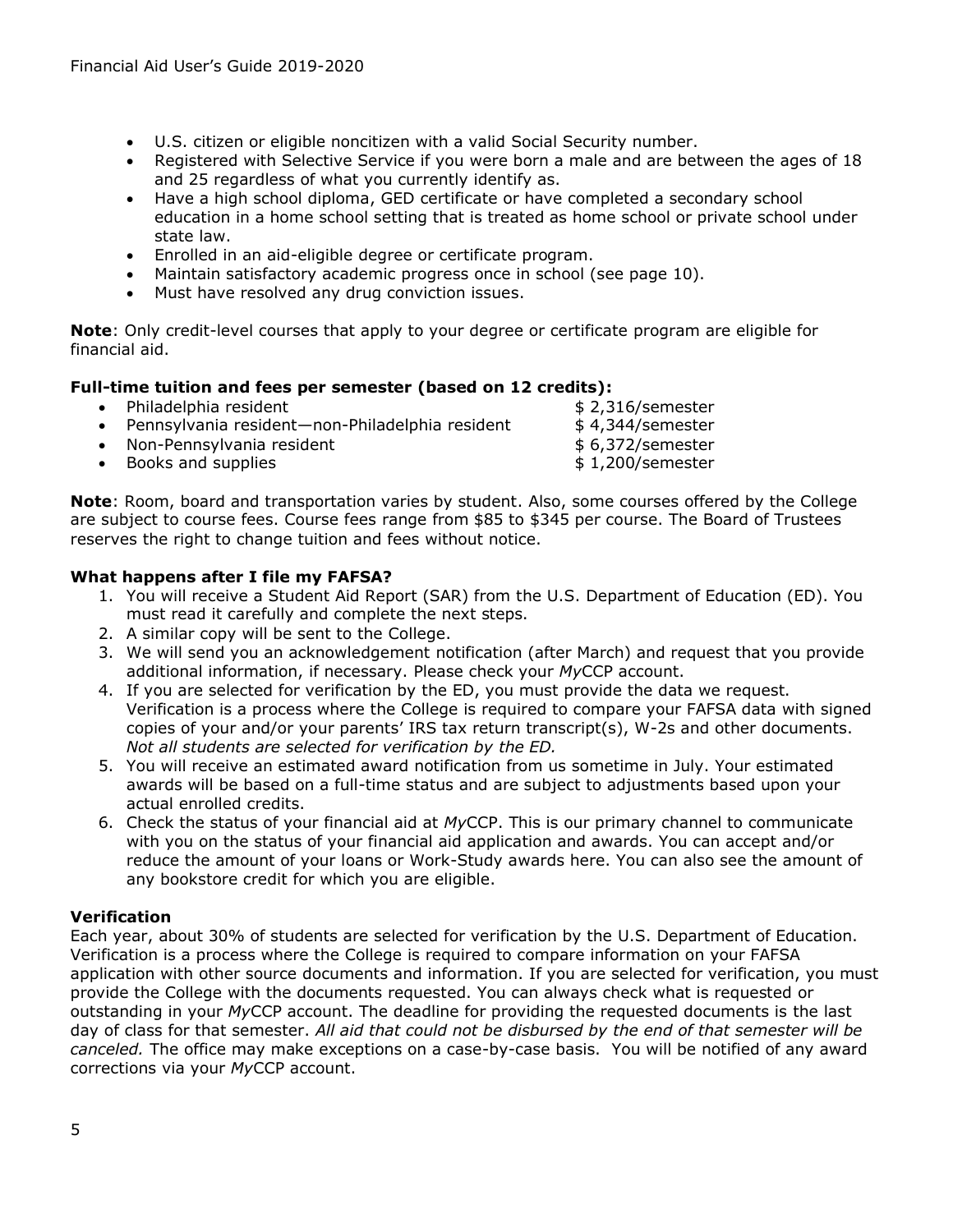Overpayments resulting from verification can often be resolved by adjusting other types of aid or adjusting later grant payments for the same award year. However, if you received more grant money than you are eligible for and the excess cannot be offset, then you must return the overpayment. If you fail to repay the overpayment or to make satisfactory arrangements for repayment, you will be ineligible for further Title IV funds until the overpayment is resolved.

#### **What is an incomplete financial aid application?**

Common items that will make your application incomplete include:

- Your FAFSA was not signed by you (and/or your parents if you are a dependent student).
- Your FAFSA has data conflicts or missing information.
- You transposed your Social Security number or did not enter your legal name.
- You did not answer all questions.
- Department of Homeland Security, Selective Service or another agency could not verify your data.
- You were selected for verification but the office could not verify the data.

All processing of financial aid will stop until you provide additional data or signed documents.

**Reminder:** Read your Student Aid Report (SAR) and follow up with the U.S. Department of Education or our office to make the corrections. Provide appropriate legal documents or letters from third parties to resolve conflicting data.

#### **How can I determine my current financial aid status using** *My***CCP?**

Step 1: Log in to *My*CCP at **myccp.ccp.edu**. If you do not have a user name and password, click on 'Student First Time User/Password Retrieval'. You will need to enter your Social Security number and student ID (J number) to retrieve your user name and password for entering the portal. Step 2: Student Quick Links located under the *My*CCP Quick Links column.

Step 3: Click "Check Financial Aid Status."

Step 4: Click "My Award Information"

Step 5: Click on any of the following options: "View Account" "Award by Aid Year" "Award Payment Schedule" "Award History"

Refer to the online College Catalog, Student Handbook, Enrollment Information Guide or the College website for detailed information on College policies, procedures and programs. Please note that the College Board of Trustees reserves the right to change its academic policies, tuition, fees, academic calendar or to cancel or add courses at any time.

#### **How do I pay my College bill online using** *My***CCP?**

**Step 1:** Log in to MyCCP at **myccp.ccp.edu**. If you do not have a user name and password, go to the "How do I get my user name and password" link on this page. You will need to enter your Social Security number and student ID (J number) to retrieve your user name and password for entering the portal.

**Step 2:** On the "Student" tab, look for the "Financial Services" channel and click on the "Pay My Bill" link.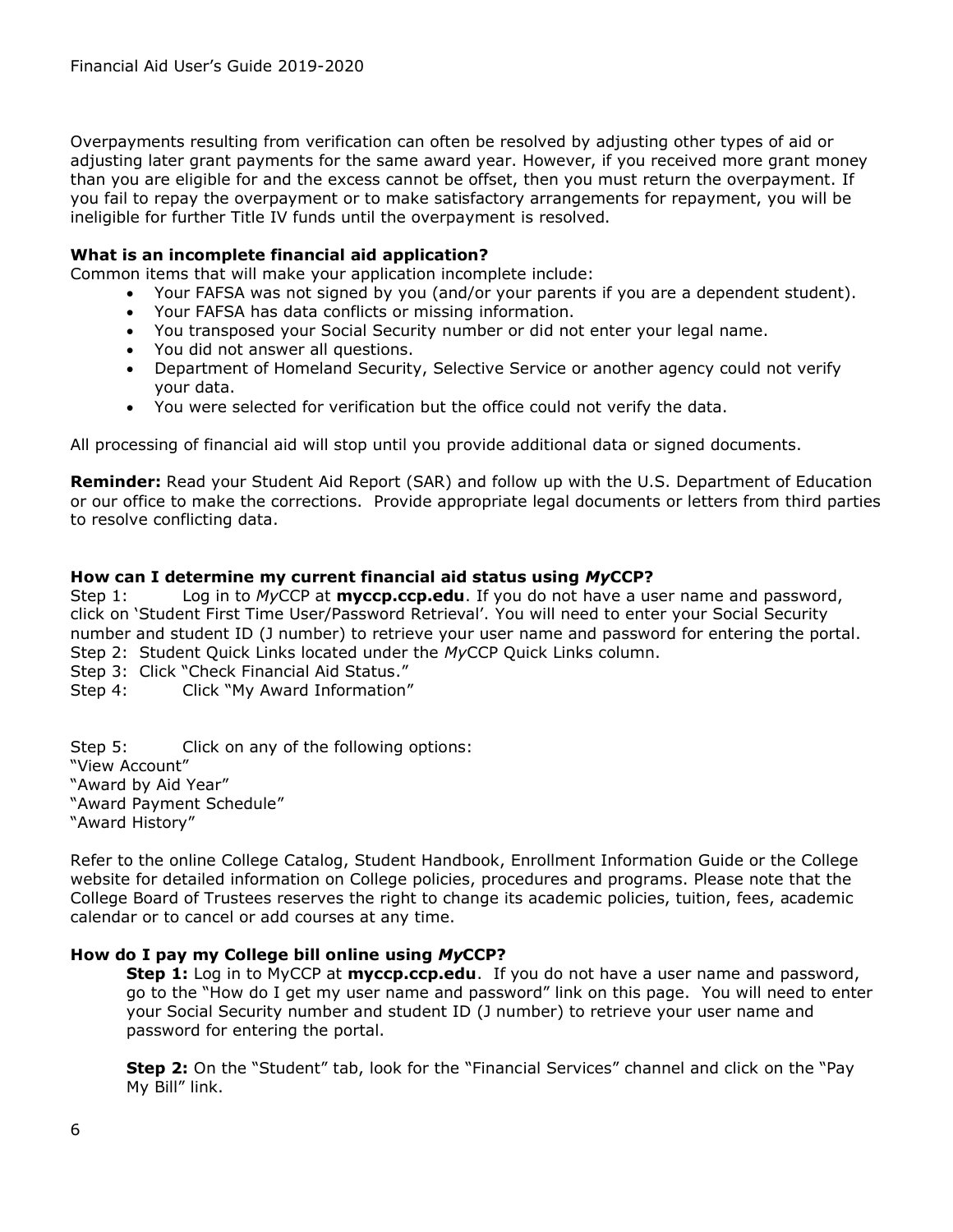**Step 3:** On your account summary screen, select the "Click here to make a payment" link in the "Your Account" box.

**Step 4:** Select the semester that you want to make a payment toward by clicking the link.

**Step 5:** Enter the amount that you wish to pay in the "Payment Amount" box, then click the "Add to Basket" button.

**Step 6:** Make sure the payment amount you entered is correct, then click the "Checkout" button.

**Step 7:** Select your method of payment from the "Saved Payment Options" dropdown box, or add a new method of payment under "New Payment methods." Click "Continue Checkout."

If you are entering a new payment method, you will be advanced to a screen that asks you to enter the payment details. Once entered, click "Continue Checkout."

**Step 8:** If you've opted to pay by credit or debit card, review the service charges on the next screen and check off the box next to the acknowledgment statement.

Note that there are no service charges when paying by e-Check. If you'd like to change your payment method to e-Check, click "Review Charges." Otherwise, click "Continue Checkout." Step 9: Review the "Items Selected" and "Payment Information" for accuracy. When finished, click "Submit Payment."

The "Transaction Approved" screen, will appear if the payment went through successfully. You will receive a receipt by email.

To send an email to another address, click the "Email Another Receipt" button. To print a receipt, click the "View Printable Receipt" button.

## **Financial aid, Registration and Drop for Non-payment**

You can register for your classes before your financial aid is completed. However, please note that your financial aid application must be finalized before the payment deadline on your College bill. *If your financial aid is not completed by the payment deadline, you must make alternate payment arrangements with the Bursar's Office or you may be dropped from your classes.* It is important that you log in to your *My*CCP account to confirm that you have no outstanding financial aid requirements before the payment deadline.

Your registration represents an obligation to pay the balance due for tuition and fees. If you elect not to attend class, stop attending class, or your financial aid eligibility changes, you are responsible for officially withdrawing from your classes. Your aid may be adjusted, and you may owe the College. Please read the College's Refund Policy carefully; this policy can be found in the online Catalog under "College Costs."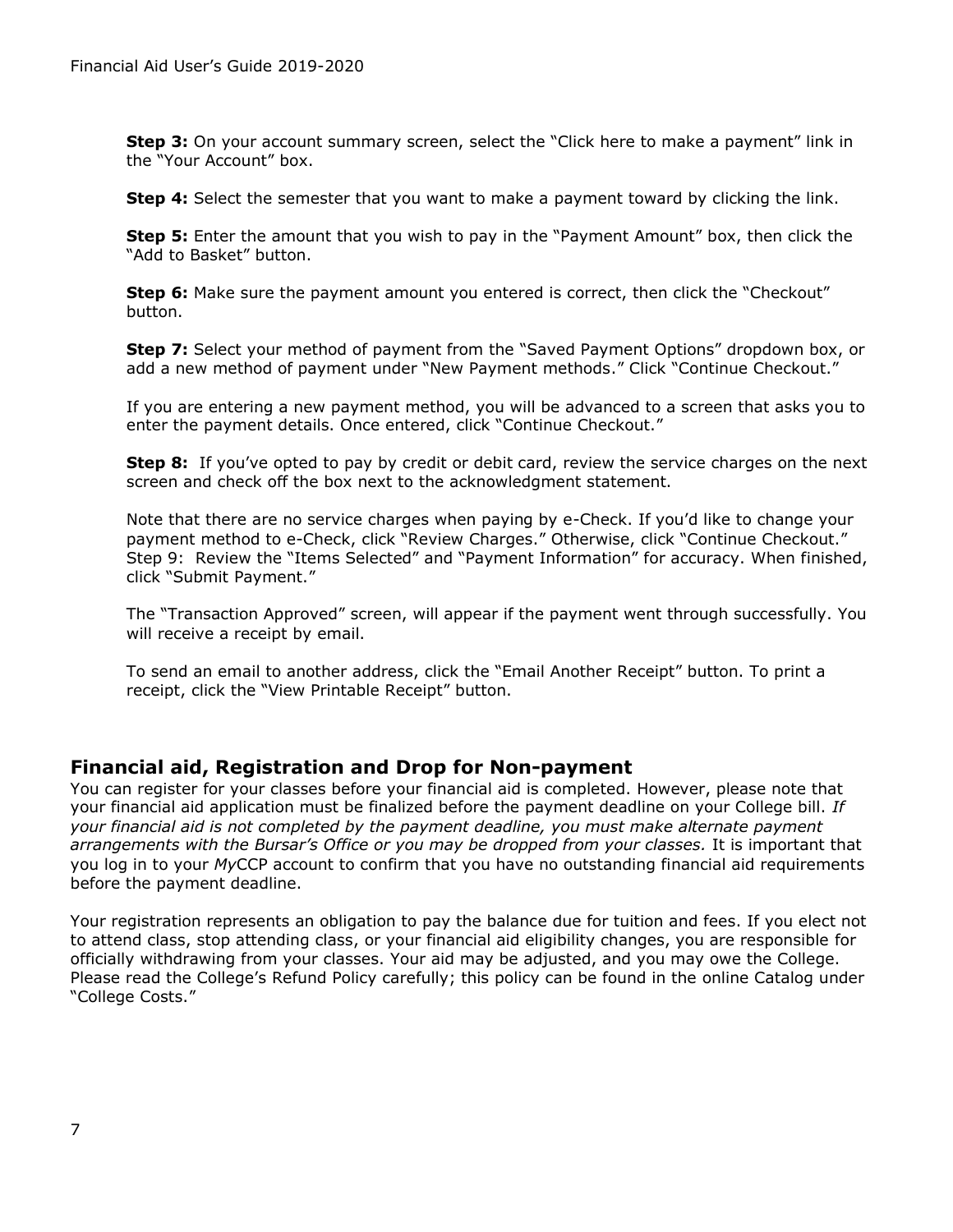# **RIGHTS AND RESPONSIBILITIES**

## **As a financial aid student, you have the right to:**

- Confidential protection of your financial aid records. The contents of your financial aid file are maintained in accordance with the Family Educational Rights and Privacy Act (FERPA). To allow us to communicate with your parents, spouse or other persons, log in to *My*CCP, select the "Student Services" tab and choose the "Authorization to Disclose Student Records and Information" link. Enter the names of persons with whom we may discuss your financial and academic records.
- Be informed about financial aid application procedures, your financial aid academic status, College policies and procedures, when you can expect any balance check, your estimated cost of attendance and available aid.
- Appeal decisions made by the College Financial Aid staff. Appeals should be submitted to the Office of Financial Aid in writing with supporting documentation.

## **As a financial aid student, you have the responsibility to:**

- Complete your financial aid applications on time and accurately.
- Read and understand all materials sent to you from the Office of Financial Aid, the U.S. Department of Education and PHEAA.
- Know and comply with the rules governing your aid programs.
- Comply with the provisions of any promissory note and all other agreements you sign.
- Register for the number of credits required and maintain satisfactory academic progress.
- Log in to your *My*CCP account to ensure that your enrollment profile is accurate and to check on your financial aid status.
- Meet with a financial aid administrator if you have questions or don't understand the information provided to you.
- Understand the consequences of not meeting financial aid deadlines.
- Understand your charges and respond immediately to any discrepancy noted.
- Use financial aid monies for educational purposes only.
- Have enough savings or earnings to see yourself through the first few weeks of class or until any financial aid balance check is received.
- Understand that financial aid can only pay for courses that are applicable to your curriculum.
- Be personally responsible for any unpaid student charges after the last day of class.
- Understand that your aid may be reduced or canceled even after it has paid out if you stop attending college or provided inaccurate data.
- Understand that all awards are estimated and are subject to you continuing to maintain your Title IV aid eligibility, e.g., making academic progress.
- Check your remaining aid eligibility with your previous school or schools, if you attended one or more schools during the year. If you have no remaining aid eligibility, your aid will be canceled even after it has been disbursed.
- Make arrangements to pay back your student loans six months after leaving school or if enrolled for less than half-time.

# **Adjustments to Financial Aid**

Your financial aid may be adjusted if you receive additional aid that is not listed on your award notification, if your eligibility has changed or you stopped attending college. Federal and state regulations require that a student's total aid cannot exceed his or her need. In cases where a student receives need-based aid together with private loans, the total aid awarded cannot exceed the cost of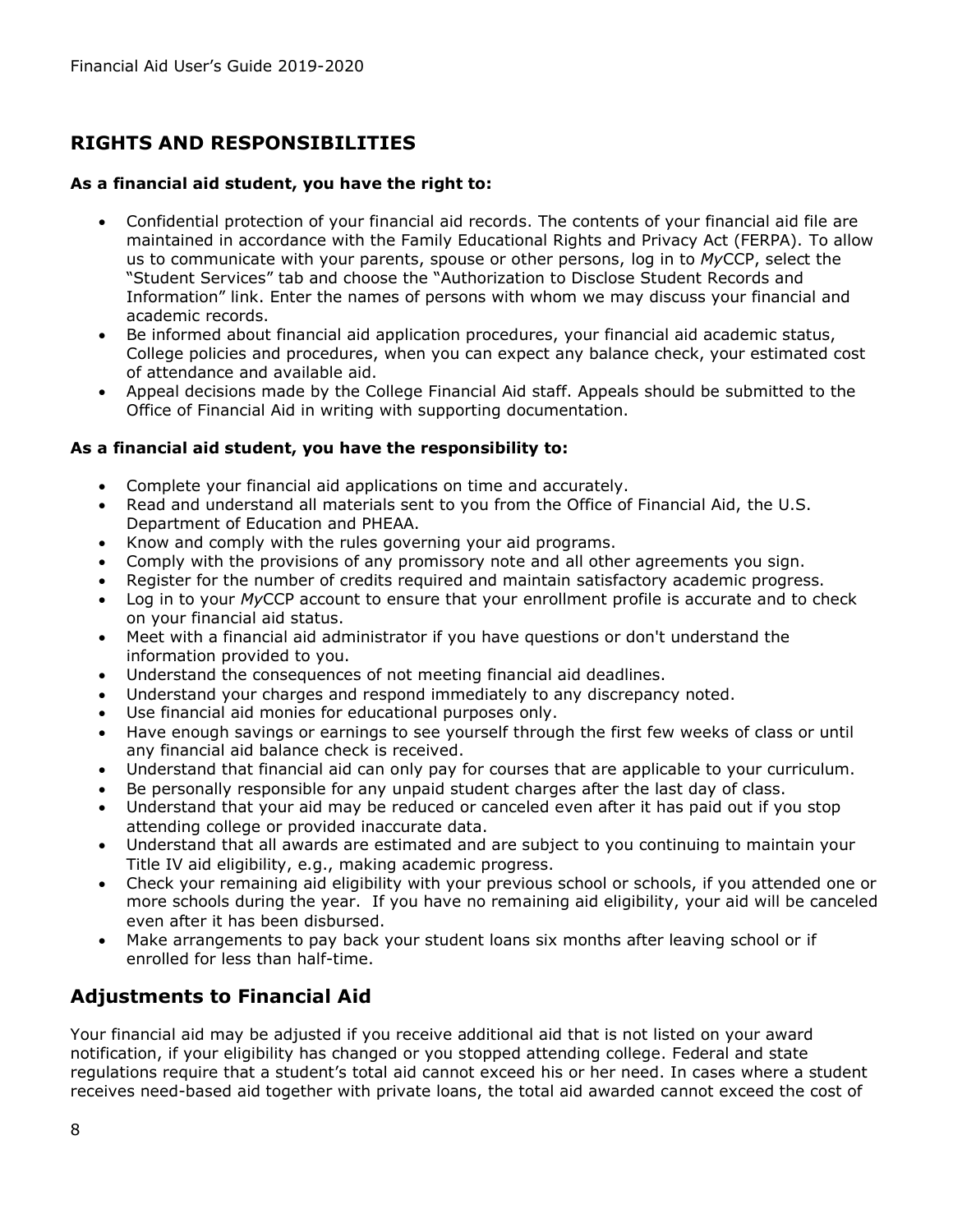attendance. When adjustments to aid are necessary because of the receipt of outside aid, the College will reduce aid in the following order: (1) loans, (2) Work-Study, (3) scholarships and (4) grants. The adjustments will be reflected in your *My*CCP account.

Other reasons your financial aid may be adjusted include, but are not limited to:

#### **Verification**

We may have to correct certain information on your FAFSA based on the review of the documents you submitted.

#### **Enrollment Status**

Your award is initially based on full-time enrollment status. If your enrollment status drops below full time, your award(s) may be adjusted.

#### **Class Attendance**

Your award may be adjusted based on your reported class attendance.

#### **Edits to FAFSA**

Your eligibility may change if you make corrections to your FAFSA.

#### **Unofficial Withdrawals**

When a financial aid student receives all failing or incomplete grades for the semester, the Office of Financial Aid has to determine whether the student unofficially withdrew from the College. The U.S. Department of Education defines an unofficial withdrawal as one where the College did not receive notice from the student that he or she has ceased attending the College. Your financial aid will be prorated based on your last date of attendance or the midpoint of the semester if the last date of attendance cannot be determined.

## **Bookstore Credit**

Students whose financial aid has been finalized may receive a Bookstore Financial Aid Credit for use at the bookstores located on the Main Campus and at the Regional Centers. Click on "Check Bookstore Credit" on *My*CCP to see the amount of bookstore credit available to you. You must have funds remaining (credit balance) after tuition and fees are paid to be eligible for bookstore purchases.

Your signature and photo ID will be required at the bookstore for every transaction. Your bookstore charges will be deducted from your expected balance check. Your Bookstore Financial Aid Credit is strictly for your books and supplies only.

## **Payment Deadline**

Your financial aid application must be complete and finalized no later than four weeks before each payment deadline to hold your classes. Please read your student bill carefully and contact the Bursar's Office at 215.751.8130 or [bursarsoffice@ccp.edu](mailto:bursarsoffice@ccp.edu) if you have questions in regards to the bill.

## **Financial Aid Balance Check**

You must have a credit balance after all charges have been paid to receive a balance check. Balance checks are issued after class attendance has been processed, and tuition, fees and bookstore charges have been paid.

You can expect to receive any balance check around the middle of the semester. However, if you made any changes to your original registration or FAFSA, your check may be delayed pending further review of your awards by the Office of Financial Aid. All balance checks are mailed by the Bursar's Office. To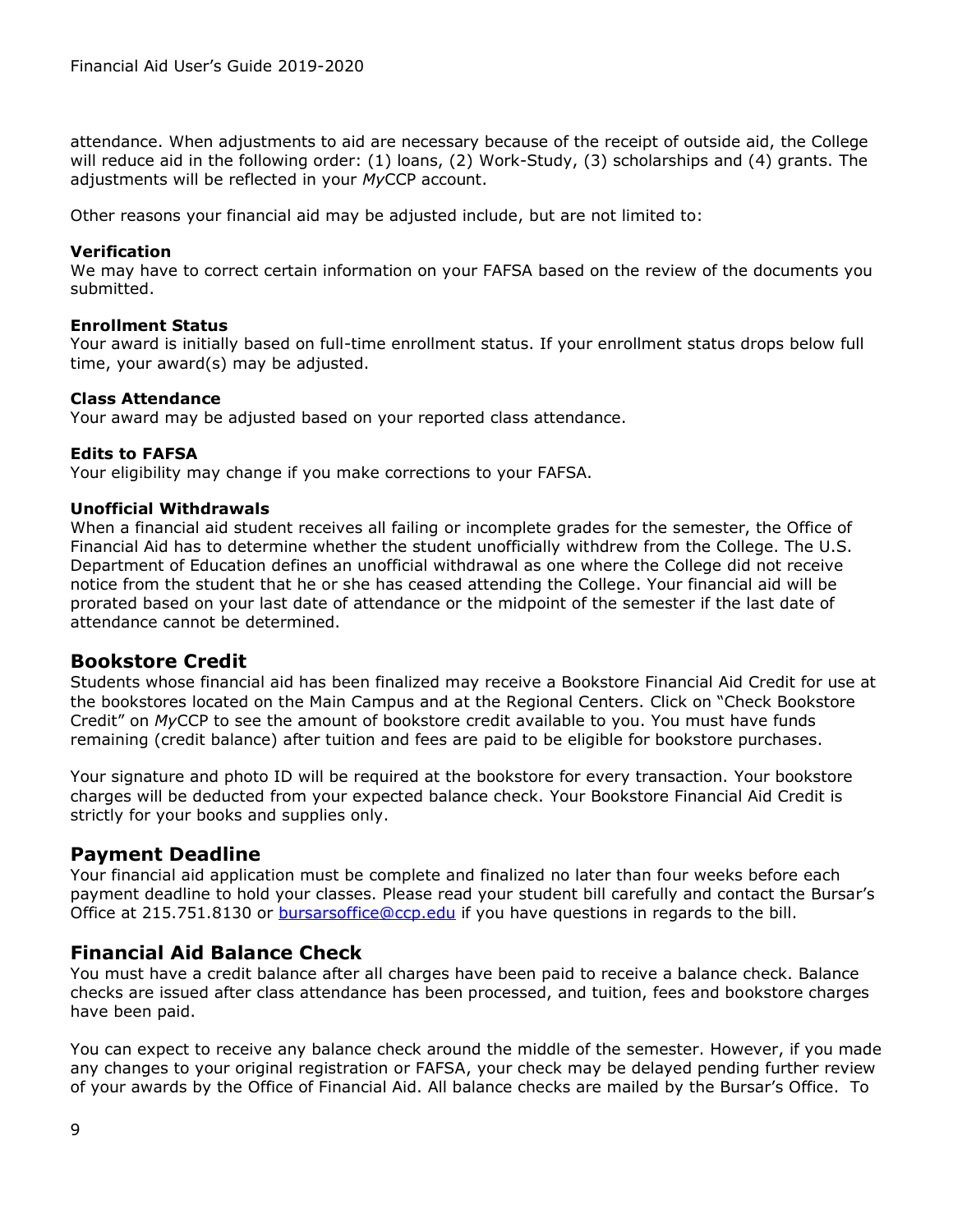receive your refund faster, we highly recommend that you sign up for direct deposit, which is available at *My*CCP and completely free. This service provides you with the convenience of receiving a refund from financial aid that is directly deposited into your bank account. To sign up, please log in to *My*[CCP](http://www.ccp.edu/MyCCP/Login/) and under the "Financial Services" channel, complete the Direct Deposit Authorization Form.

Questions relating to refund checks or charges should be directed to the Bursar's Office.

# **Making Payments**

The quickest way of paying your bill is online by logging into *My*[CCP.](http://www.ccp.edu/MyCCP/Login/) The Bursar's Office accepts all major credit cards (American Express, Discover, MasterCard or Visa), debit cards and e-Check. With e-Check, enjoy the convenience of paying your bill online directly from your checking and/or savings account.

Students will be assessed a convenience fee per transaction for online payments made with a credit or a debit card. Students may continue to make online payments with e-Check at no cost. Bank debit card holders can make payments with e-Check by using their checking account and routing number. To pay by e-Check, log in to *My*[CCP](http://www.ccp.edu/MyCCP/Login/) and select the "Pay My Bill" link under Financial Services.

Dropping a class, withdrawing or stopped attending (unofficial withdrawal) There are four important factors to consider before dropping one or more classes or withdrawing from college:

- 1. Satisfactory academic progress
- 2. Return of aid money
- 3. Loan repayment
- 4. Lifetime limits on Pell Grant, PA State Grant and loans

## **Satisfactory Academic Progress**

Financial aid is for educational purposes. Federal regulations and the College's Academic Standards and Progress Policy require that you make progress toward your program of study. Progress is measured in terms of course completion rate and maintaining minimum GPA requirements.

Withdrawing from any class after the 20% point in the term will count as an incomplete attempt. Federal financial aid regulations require that you complete your program of study within 150% of the program length. For example, if the program requires 60 credits to graduate, financial aid will be capped at 90 attempted credits.

There is also a maximum limit of 30 remedial or developmental credits that financial aid will cover under federal regulations. Every remedial class attempted but not completed will count toward the 30 credit limit.

You must also maintain a completion rate of 67% for all classes attempted. For example, if you have attempted 15 credits in total, you must have completed at least 10 credits with a passing grade. The Office of Financial Aid will review your academic progress after each semester and summer. Incomplete ("I") or unreported ("NR") grades will be counted as credits that have not been completed with a passing grade. Students deemed not to be making satisfactory academic progress will not be eligible for financial aid.

All financial aid students not meeting the College's minimum academic progress standards will have just one warning period to re-establish good academic standing. The warning period is one semester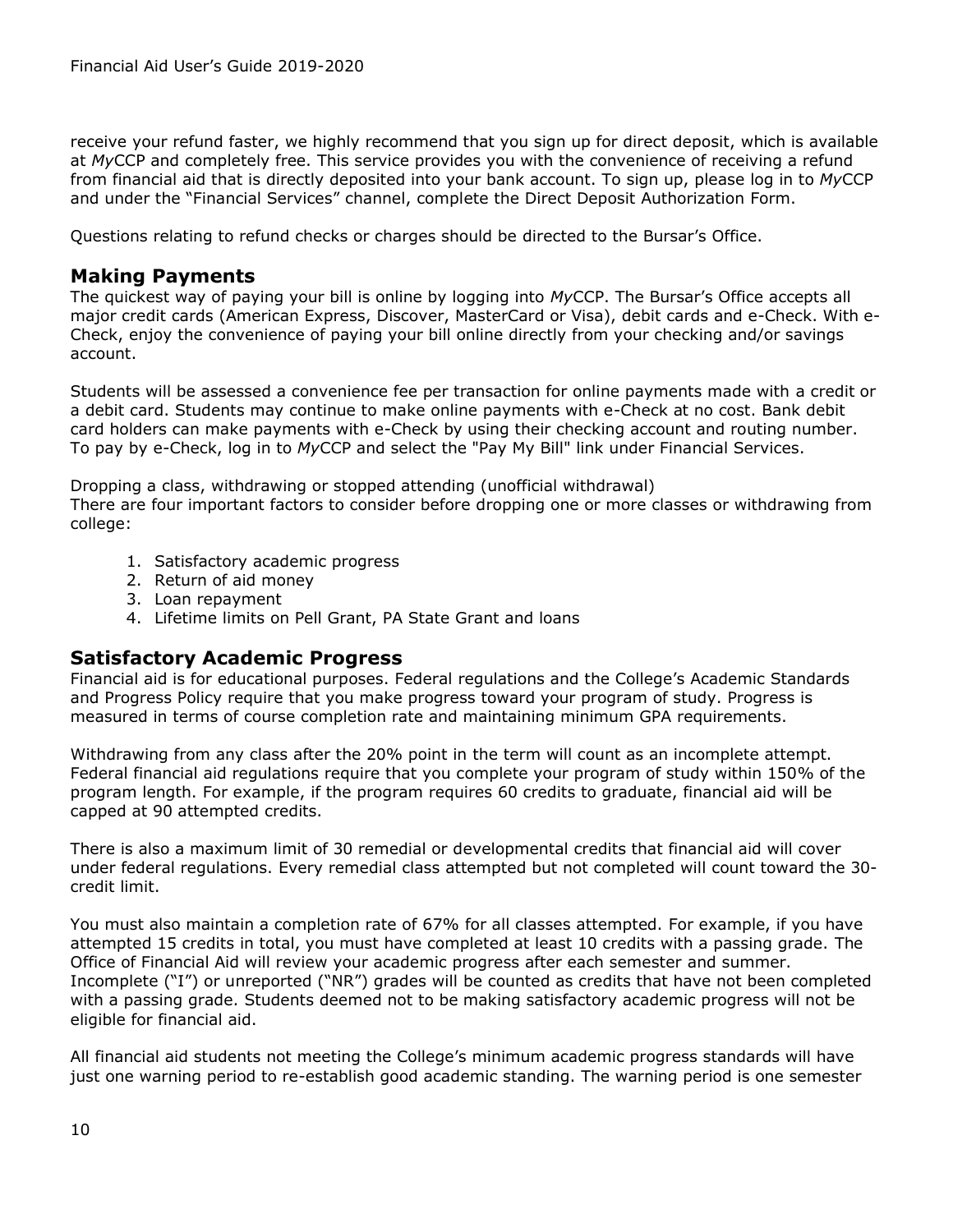or summer. Students not in good academic standing after the warning period will lose all aid eligibility. Students may submit an appeal to have their eligibility considered for reinstatement if they can document an extenuating situation.

Important differences between the Federal Financial Aid Satisfactory Academic Progress (SAP) requirements and the College's Academic Standards and Progress Policy Financial aid Satisfactory Academic Progress (SAP) is a separate designation at Community College of Philadelphia and is different from the College's Academic Probation requirements. Academic Probation affects students who do not maintain a grade point average and satisfactory course completion rate according to the College's Academic Standards and Progress Policy as outlined in the College Catalog and Student Handbook.

Financial aid SAP also affects students who do not maintain a grade point average and/or satisfactory course completion rate according to the federal requirements. However, the federal SAP policy is stricter than the College's Academic Probation Policy in its calculation of the course completion rate. With both policies, students must maintain a satisfactory course completion rate (cumulative and based on credit hours, including all credit and developmental courses) of two-thirds (67%) of the courses for which they have registered. In the calculation of the financial aid SAP, any "W" (including excused withdrawals) and "F" grades that have received time or academic amnesty are counted as unsatisfactory course completion. This is where the two policies differ. For example, a student who has received time amnesty can be listed in good standing academically, but may not meet the requirements to receive federal student aid.

Financial aid warning is a status assigned to a student who fails to make satisfactory academic progress after starting the semester in good standing. Students are eligible for financial aid but must successfully return to good academic standing after this warning period. Financial aid probation is a status assigned to a student who fails to make satisfactory academic progress and who has appealed and has had eligibility for aid reinstated. These students will be aid eligible and continue to be aid eligible if they meet all the terms and conditions of the approved appeal.

Students receiving federal financial aid must meet the progress requirements for probation students as listed in the College's Academic Standards and Progress Policy or they may lose their financial aid for future semesters.

Please see the College's Academic Standards and Progress Policy in the online Catalog for additional information regarding the policy and the appeals process.

# **Return of Aid Money**

If you withdraw from all classes or from your last enrolled class before the 60% point in the semester, federal regulations require that the College calculate the amount of aid you earned and compare that to the amount of aid that has been paid to your student account. As an example, for the 15-week term, this would be after the ninth week. You may owe the College and/or the U.S. Department of Education based on the federal formula.

For example, a student who was awarded a \$600 Pell Grant and received a balance check of \$200 would end up owing the College \$420 if he/she withdrew around the fourth week into the semester. A Bursar's hold will be placed on your student account until the amount owed is settled. The Bursar's hold will stop you from registering for future semesters; it will also stop you from receiving your transcripts and all other enrollment services. It is important that you review your student bill. Any discrepancy noted must be resolved immediately.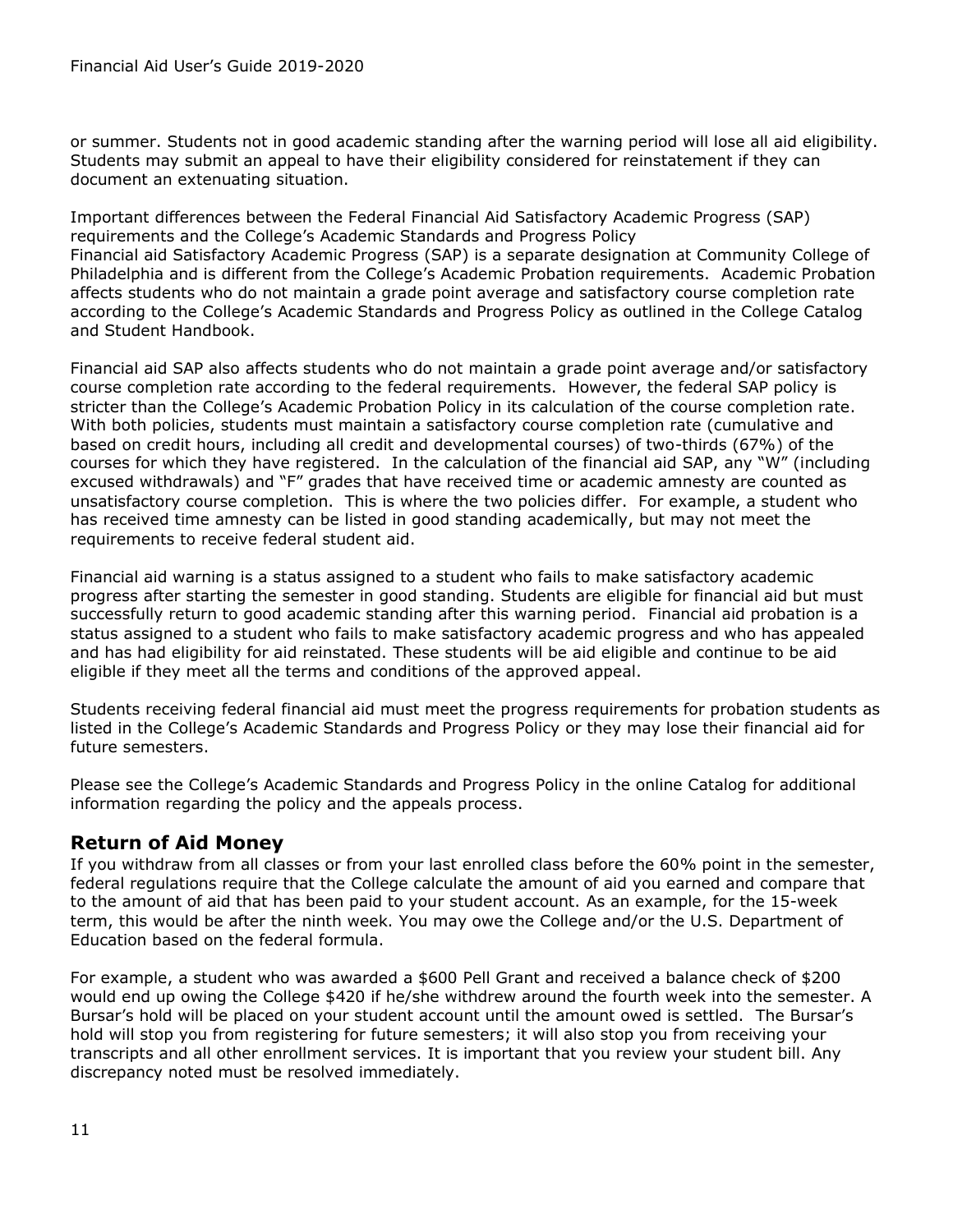**Important**: You will be charged for tuition and fees for your enrollment once the term has started. This may be before your class meets. The amount of aid you earned may not cover all your charges if you drop your class or classes.

## **Loan Repayment**

A borrower will enter the loan repayment grace period upon dropping below half-time status (less than 6 credits). This means that your first payment for your student loan is due six months from the day you dropped below half time unless you re-enrolled for at least half time the following semester.

Lifetime limits on Pell Grant, PA State Grant and Loans

It is important that you be attentive to all rules regarding aid. If you make excessive course withdrawals, your eligibility for Pell Grant, PA State Grant and loans may be exhausted before you graduate. You may also lose all your future aid eligibility earlier than you expect because of poor completion rate.

# **TYPES OF FINANCIAL AID**

#### **Federal Pell Grant**

Pell Grants provide awards to students with significant financial need. Awards are reduced for students who are enrolled less than full time (less than 12 credits). Pell Grants are restricted to students who have not earned their first baccalaureate degree.

Beginning with the 2017-2018 school year, eligible students may receive up to 150% of their scheduled Pell Grants during an award year. Currently, the financial aid award year, for the Community College of Philadelphia, is defined as fall semester through the Summer 2 session. For receipt of the first Pell Grant award, students may be at any enrollment status, i.e. full-time, ¾ time, ½ time or less than ½ time. For receipt of a second Pell Grant award, eligibility will be based on whether the student has completed 24 credits or will complete 24 or more credits with their next term's enrollment of at least half-time. This is especially helpful to students who wish to accelerate their studies in the summer.

Example: An eligible student receives a full-time Pell Grant of \$3,098 in the fall semester and another at \$3,097 for full-time again in the spring. This student can now also receive up to another full-time Pell Grant of \$3,098 for the summer semester even though they have technically received 100% of their annual Pell award during fall and spring. This would mean that the student may be eligible to receive a total of \$9,293, or 150% of their scheduled Pell Grant during one academic year.

Note: For purposes of year round Pell, the academic year is defined as 24 credits. All Pell Grant payments continue to count toward lifetime limits.

## **Lifetime Pell Eligibility**

Effective July 1, 2012, all Pell Grant recipients will have a lifetime limit of up to 600% (the equivalent of 12 full-time semesters) of Pell Grant. If you were enrolled for at least 24 credits in an academic year, including summer, the financial aid award you received is considered to be 100%, regardless of the Pell Grant dollar amount you receive.

The maximum lifetime eligibility applies to all schools and colleges, which includes community colleges, vocational schools, and four-year public and private universities. However, once you have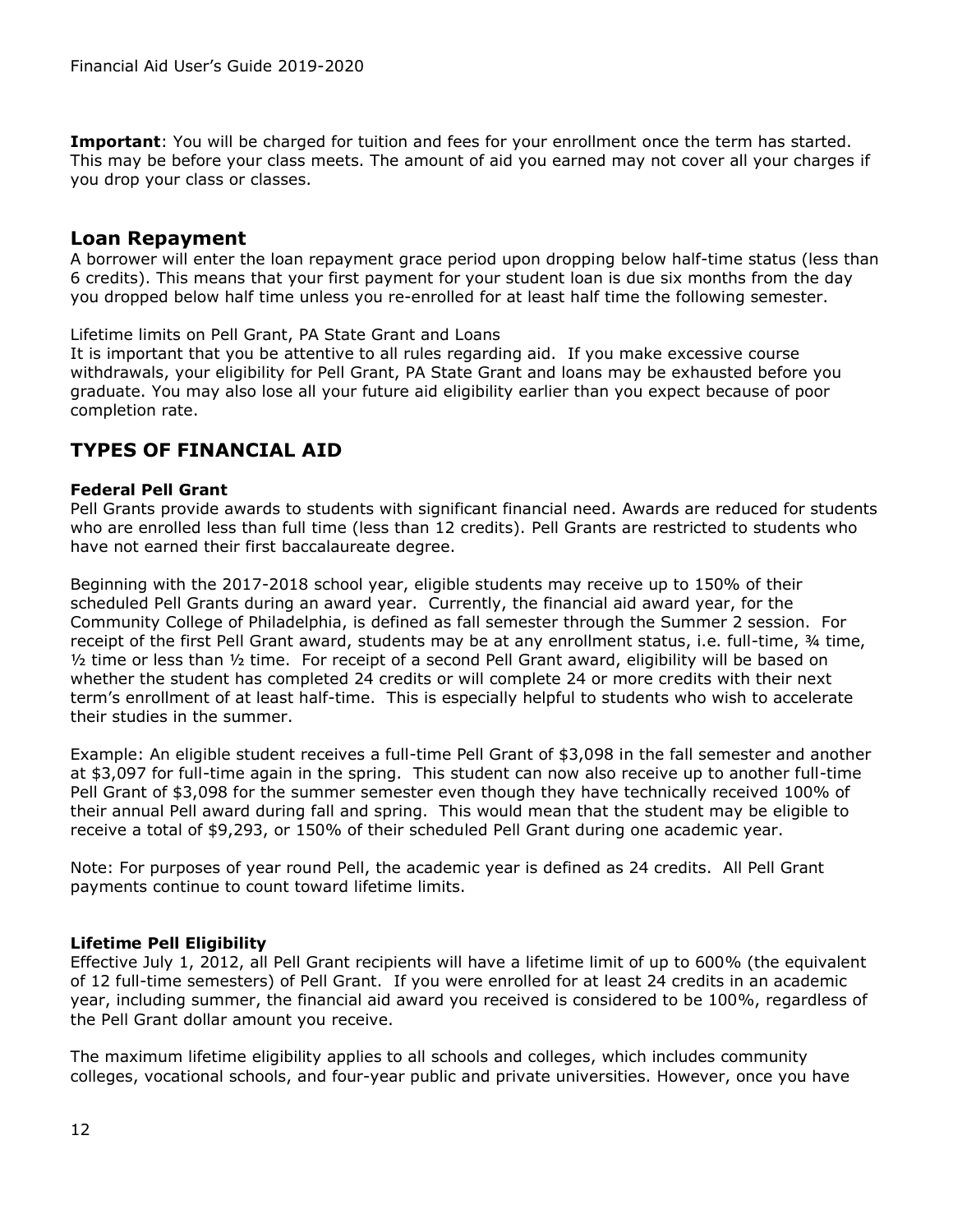earned a baccalaureate degree, you are no longer eligible for a Pell Grant even if you have not received the maximum lifetime limit.

**Example #1:** Your Pell Grant eligibility for the year is \$4,000, and you receive \$2,000 in the fall, \$1,000 in the spring and the remaining \$1,000 in the summer. You have received the entire \$4,000 (or 100%) for the year. Your remaining lifetime Pell eligibility is the equivalent of 10 full-time semesters or 500%.

| Spring \$1,000<br>Fall \$2,000<br>$(25\%)$ Based on 6<br>(50%) Based<br>credits<br>on 12 credits | Summer \$1,000<br>$(25%)$ Based on 6<br>credits |
|--------------------------------------------------------------------------------------------------|-------------------------------------------------|
|--------------------------------------------------------------------------------------------------|-------------------------------------------------|

**Example #2:** Your Pell Grant eligibility for the year is for \$4,000, and you receive \$1,000 in the spring and \$1,000 in the summer. You have received half of the \$4,000 (or 50%) for the year. The remaining eligibility (50%) can be applied to a future semester(s). Your remaining lifetime Pell eligibility is the equivalent of 11 full-time semesters or 550%.

| Spring \$1,000 |  |  |
|----------------|--|--|
| $(25%)$ Based  |  |  |
| on 6 credits   |  |  |

Summer \$1,000 (25%) Based on 6 credits

## **Federal Supplemental Educational Opportunity Grant (SEOG)**

SEOG grants are awarded to students with exceptional financial need. Priority is given to students who receive federal Pell Grants and are enrolled for 9 or more credits. SEOG awards are restricted to students who have not earned a baccalaureate degree. SEOG is subject to availability of funds and may be withdrawn at any time before disbursement.

## **Loans**

With the exception of private loans, all student loans are drawn directly from the federal government.

William D. Ford Federal Direct Student Loan (Direct Loan) Program

To be eligible for federal loans, all new and continuing students must be enrolled for at least 6 credits and must complete an entrance counseling session and a Master Promissory Note (MPN) at **[www.studentloans.gov](http://www.studentloans.gov/)**.

Subsidized Direct Loans are based on need, while unsubsidized Direct Loans are not need-based. A student may receive a combination of both loans, but the loan limits listed below (by grade level) cannot be exceeded. The interest rate for subsidized and unsubsidized loans is capped at 8.25%.

Effective 7/1/2013, subsidized loan eligibility for all new borrowers ends when students have received subsidized loans for 150% of the published length of their educational program. Furthermore, a first time borrower who loses eligibility for additional subsidized loans will also lose interest subsidy, if the borrower:

- Did not complete the program and
- Continues enrollment in same program; or
- Enrolls in another program of the same or shorter length.

#### Example 1:

A student enrolls in a two-year degree program. The maximum eligibility period for Direct Subsidized Loans will be three years. If the borrower receives three years of Direct Subsidized Loans, the student will have no remaining eligibility. The student will also lose interest subsidy because of continued enrollment in the same program.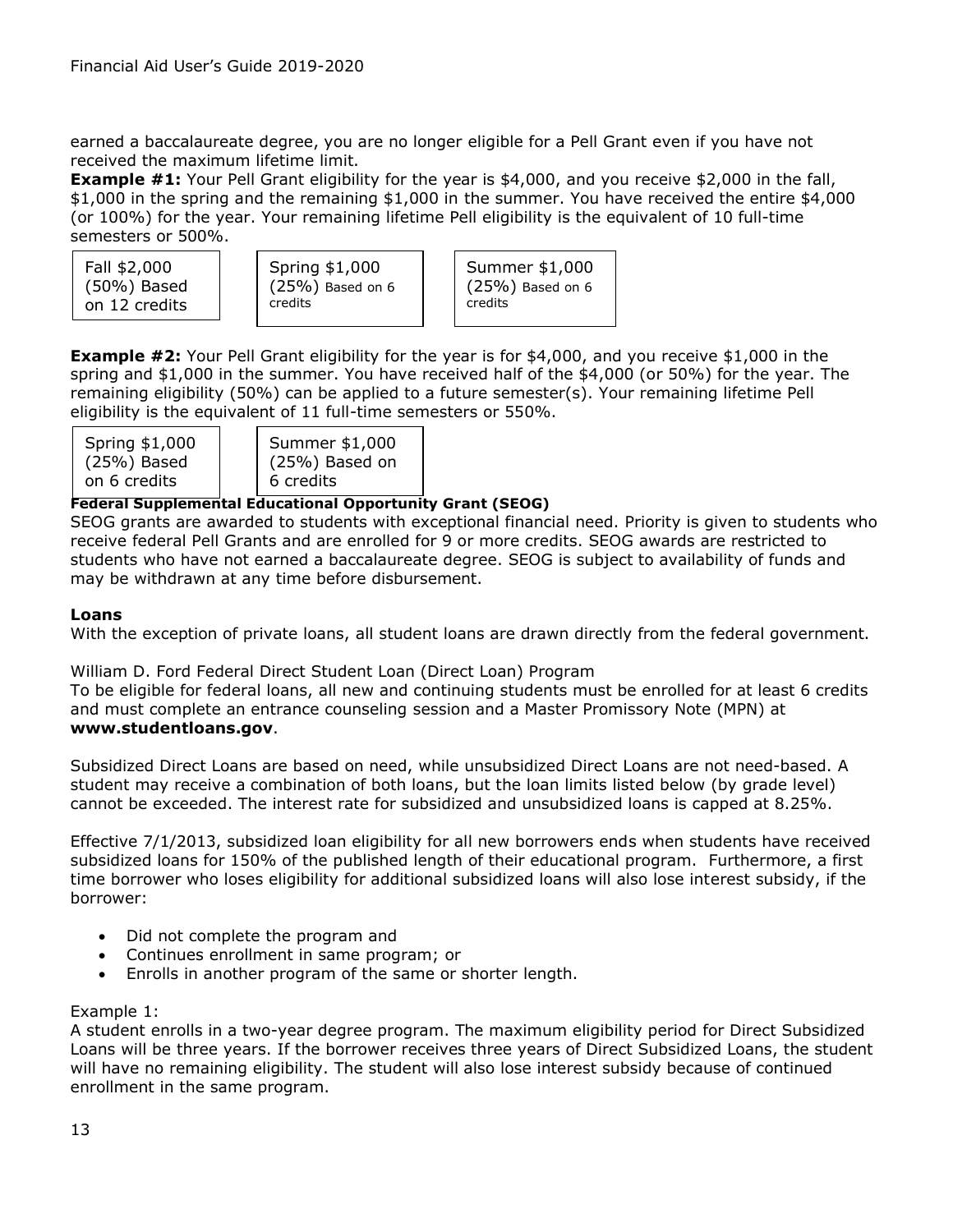#### Example 2:

A student receives two full years of Direct Subsidized Loans while enrolled in a four-year degree program. The student transfers to a two-year degree program at Community College of Philadelphia. The student has one year of remaining subsidized loan eligibility at Community College of Philadelphia.

#### Annual Student Maximum Loan Limits

For a subsidized loan, no interest is charged while a student is enrolled at least half time. For unsubsidized loans, the student is responsible for interest payments immediately, but may capitalize interest payments to the loan principal while enrolled at least half time. The following chart lists the maximum loan limits:

|                     | <b>Dependent</b>                                           | Independent                                                 |
|---------------------|------------------------------------------------------------|-------------------------------------------------------------|
| Freshmen (<30 Cr)   | \$5,500 of which no more than<br>\$3,500 may be subsidized | \$9,500 of which no more than<br>\$3,500 may be subsidized  |
| Sophomores (30+ Cr) | \$6,500 of which no more than<br>\$4,500 may be subsidized | \$10,500 of which no more than<br>\$4,500 may be subsidized |

**Important**: Borrow Smart! Monitor how much you actually need to borrow. When accepting a student loan, know how much money you will actually need to cover your school expenses. You do not have to accept all the loan funds offered to you; borrow only what you need. There are aggregate loan limits for undergraduate studies (this includes transferring to a four-year institution). Dependent students: \$31,000—No more than \$23,000 of this amount may be in subsidized loans. Independent students: \$57,500 for undergraduates—No more than \$23,000 of this amount may be in subsidized loans.

**Note**: The annual loan limit for academic programs shorter than a full academic year in length must be reduced accordingly.

#### Federal Direct PLUS Loans

These are unsubsidized loans made to parents. The interest rate is variable but never exceeds 9%. If you are a dependent student and your parents cannot qualify for a PLUS loan, you may be eligible to borrow additional Direct Unsubsidized Loan funds.

#### Private Loans

**Private loans are based on the credit history of the borrower and/or co-signer. Terms and conditions vary by lender. The College has no preferred lender. Please check with your credit union or bank.**

#### **Federal Work-Study Program**

The Work-Study program provides jobs for students with financial need. The program offers jobs on campus and with off-campus community service agencies. Students are paid on an hourly basis and usually work 10 to 15 hours per week. You must use *My*CCP to accept the Work-Study award in full or in part, or express acceptance by writing to the Office of Financial Aid. Work-Study awards are subject to availability of funds and may be reduced or canceled. Priority is given to students who submitted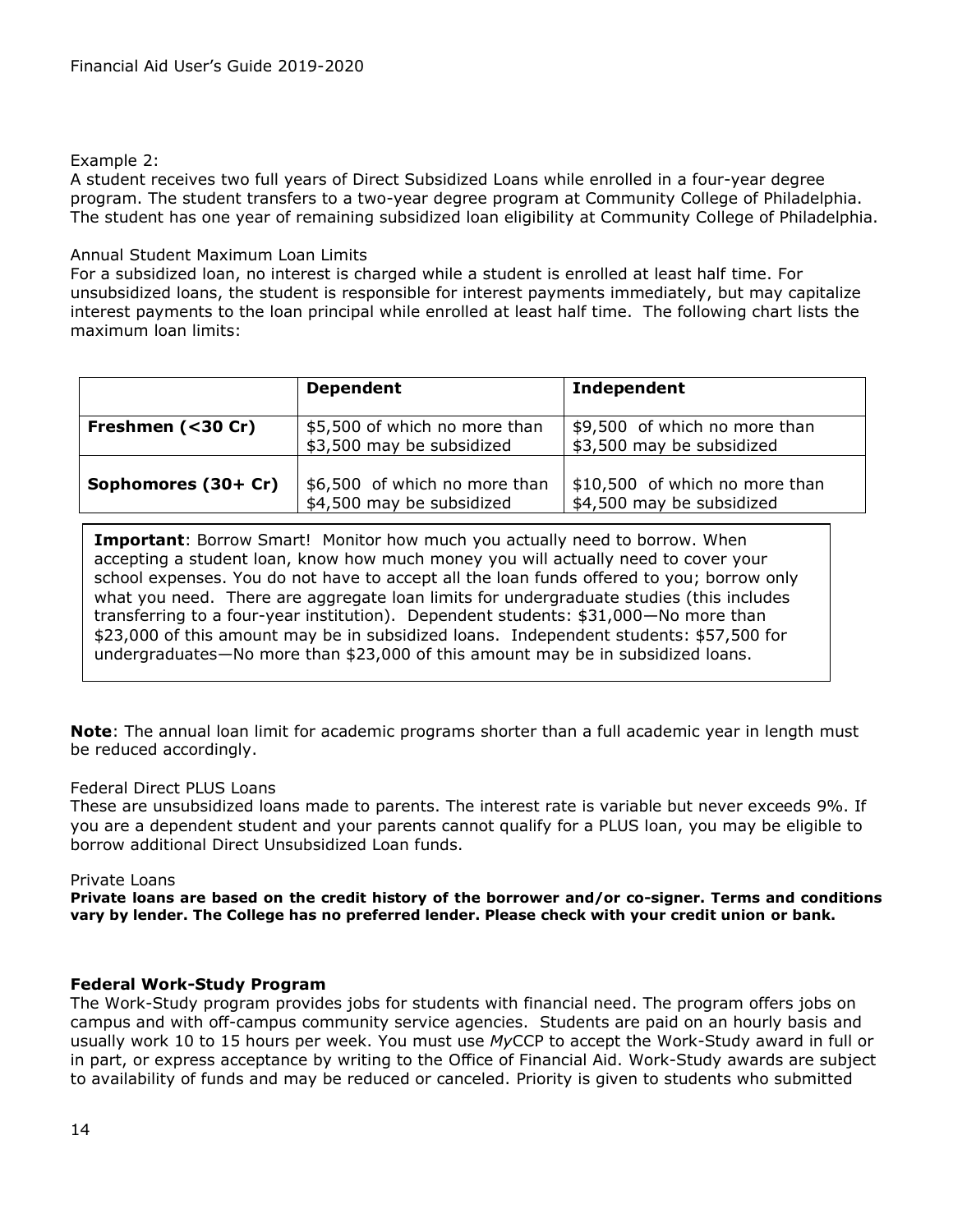their FAFSA by the College's priority filing deadline and who are enrolled for at least 6 credits each semester.

#### PA State Grant

Your award will only be finalized and credited to your student account after certification and after the College has received payment from the state. The PA State Grant amount is not counted for payment purposes on your tuition bill. Students enrolled in a certificate program are not eligible for the PHEAA State Grant.

## **Scholarships for Veterans, Spouses and Dependents**

## **Post-9/11 GI Bill**

Effective August 1, 2009, veterans may be eligible for new benefits under this bill if they served at least 90 aggregate days on active duty after September 10, 2001, and are still on active duty or were honorably discharged or released. Veterans may also be eligible if they were honorably discharged from active duty for a service-connected disability and served 30 continuous days after September 10, 2001. Basic benefits may include cost of tuition and fees, monthly housing allowance, and books and supplies. Since the new law contains many major differences from the current Montgomery GI Bill, veterans are advised to visit the website (**[www.gibill.va.gov](http://www.gibill.va.gov/)**) for additional information about the major changes contained in the law.

Other programs and benefits are also available for veterans, their spouses and their dependents. Please visit the Veterans Resource Office located on the ground level of the Bonnell Building, Room BG-43; email [vets@ccp.edu;](mailto:vets@ccp.edu) or visit the College's website at **[www.ccp.edu](http://www.ccp.edu/)**.

#### **College Scholarships and Awards**

The Office of Institutional Advancement publishes a listing of institutional scholarships and awards. Please visit **[www.ccp.edu/scholarships](http://www.ccp.edu/scholarships)** to review the current scholarships and awards list, as well as to find other helpful information on available resources. For additional information, please contact Patti Conroy, scholarship manager, at [pconroy@ccp.edu](mailto:pconroy@ccp.edu) or 215-751-8214.

## **Tax Incentives**

The federal tax code provides special benefits to help students and parents pay for college by providing tax credits or deductions for educational expenses. There are two federal tax credits available:

#### American Opportunity Tax Credit

The American Opportunity tax credit allows you to reduce your federal income tax by as much as \$2,500 per student for out-of-pocket tuition, fees and qualified books, supplies and equipment.

## **Lifetime Learning Credit**

Up to \$2,000 per year per return may be claimed for qualified educational expenses.

#### **Student Loan Interest Deduction**

Student loan interest is interest you paid during the year on a student loan. The maximum interest deduction is \$2,500.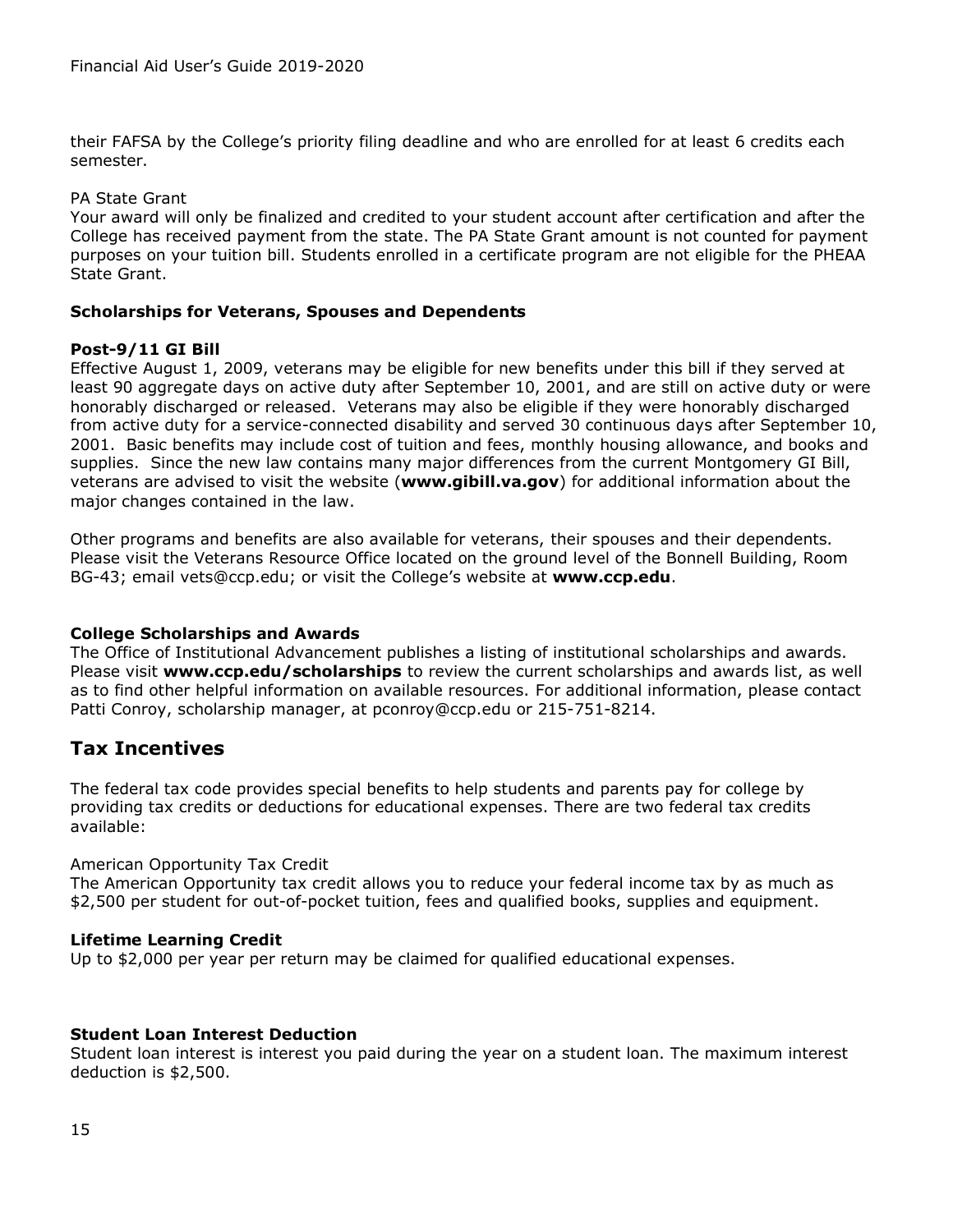Not all students or parents will qualify for these tax benefits. For more information about these tax benefits and the latest changes, see IRS Publication 970, Tax Benefits for Education, available at **www.irs.gov**.

# **Important Contact Information**

Community College of Philadelphia:

Office of Financial Aid

For in-person service, visit us at Enrollment Central, Bonnell Building, Ground Level or reach us at:

Tel: 215-751-8270 Fax: 215-972-6234 Email: [financialaid@ccp.edu](mailto:financialaid@ccp.edu) Website: **[www.ccp.edu/](http://www.ccp.edu/)FA**

Mailing address: Office of Financial Aid Mint Building, MG-13 1700 Spring Garden St. Philadelphia, PA 19130

Bursar's Office Bonnell Building, BG-38 1700 Spring Garden St. Philadelphia, PA 19130 Tel: 215-751-8130 Fax: 215-972-6240 Email: bursarsoffice@ccp.edu

Outside agencies and links:

Federal Student Aid Information Center P.O. Box 84 Washington, DC 20044-0084 1-800-433-3243 Websites: **[www.fafsa.ed.gov](http://www.fafsa.ed.gov/) [www.studentloans.gov](http://www.studentloans.gov/) www.studentaid.gov**

Constitution Day Information: www.constitutionday.cc

AES/PHEAA 1200 North Seventh St. Harrisburg, PA 17102-1444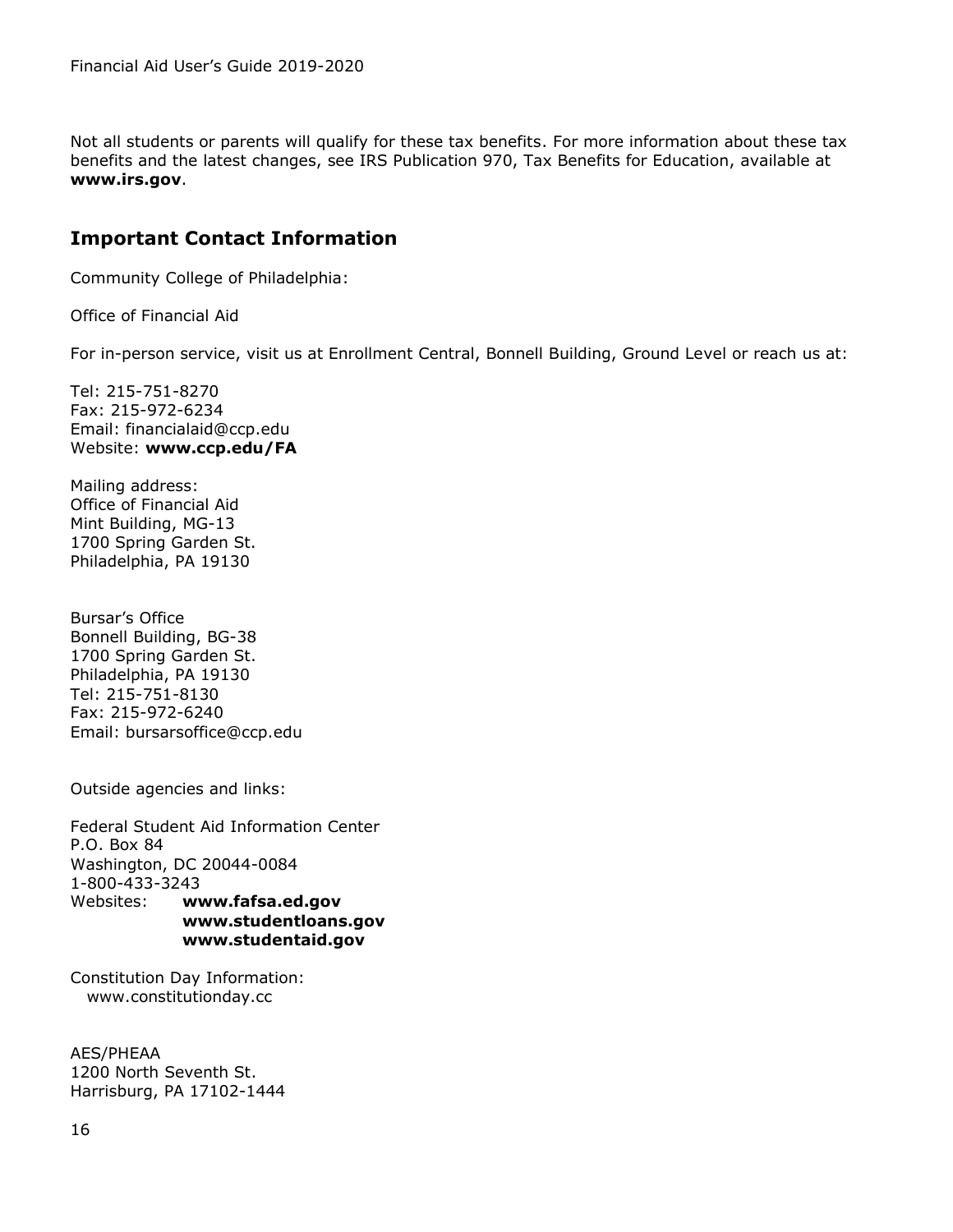1-800-692-7392 Websites: **[www.aesSuccess.org](http://www.aessuccess.org/) [www.pheaa.org](http://www.pheaa.org/)**

Educational Scholarship Program (ESP) Philadelphia Education Fund 7 Benjamin Franklin Parkway, Suite 700 Philadelphia, PA 19103 215-665-1400 Website: **www.philaedfund.org**

Mayor's Office of Education City Hall Philadelphia, PA 19107 Website: **[www.phila.gov/education](http://www.phila.gov/education)**

# **Frequently Asked Financial Aid Questions**

#### **Who should file the Free Application for Federal Student Aid (FAFSA)?**

Any student who plans to attend Community College of Philadelphia should file, even if you are not sure whether you will need or qualify for financial aid. The FAFSA form is good for the entire school year (fall, spring and summer).

#### **Is there a filing deadline for FAFSA?**

For Community College of Philadelphia, the priority filing deadline is the tax filing date (April 15 or the first business day after April 15). Filing a FAFSA after this date can delay your packaging and disqualify you from certain awards for which you may otherwise qualify.

#### **What is the Federal School Code for Community College of Philadelphia?**

The Federal School Code for Community College of Philadelphia is **003249.**

#### **Is there a deadline for the PA State grant?**

Yes; May 1 for renewal applicants, and August 1 for new applicants.

#### **When will I receive my PA State Grant?**

Students receive a letter or email from PHEAA several weeks after the FAFSA has been processed. If a student is eligible, their grant will be applied to their account in approximately the 10th week of class. Students who have not received their PA State Grant by this time may check with the Office of Financial Aid for the status. A student must be enrolled for a minimum of 6 credit hours to be eligible for the PA State Grant.

#### **How is my financial need determined?**

Financial need is determined by Community College of Philadelphia's cost of attendance minus your Expected Family Contribution (EFC). If you are a dependent student, the amount you and your parents are expected to contribute will stay the same unless your family financial circumstances change.

#### **I was selected for verification. What does that mean?**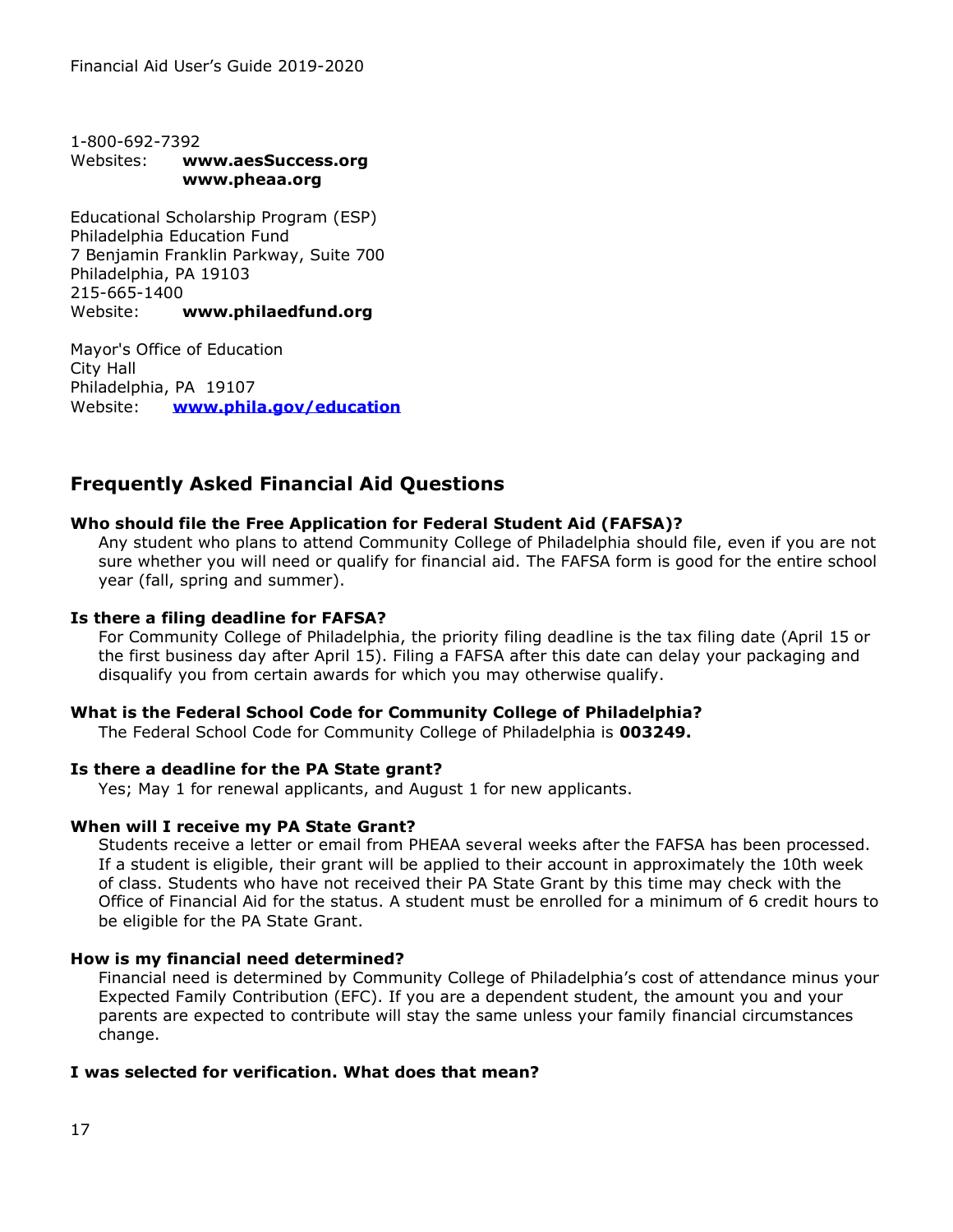Verification is a process that the U.S. Department of Education uses to make sure that the information reported on the FAFSA is accurate. Some FAFSA applications are selected because of inconsistent information, and others are chosen randomly. The Office of Financial Aid will request copies of your (and if a dependent student, your parents') IRS tax return transcript(s) and W-2s, as well as a verification worksheet if you are selected. The information provided by you on the FAFSA is compared to the tax information submitted on the FAFSA application. Corrections are made, if necessary, and you are notified of any corrections made and the effect the changes have had on your aid eligibility.

#### **What if I or my parents became unemployed?**

Congress has made it easier for dislocated workers to be eligible for financial aid. If you or your parents were laid off or lost a job, please complete Question 84 or Question 102 on the 2019-2020 FAFSA. Please contact the Office of Financial Aid to speak with a Financial Aid Specialist to determine your eligibility and to receive a Special Conditions form via email or mail to complete.

#### **Can I file the FAFSA if my parents or I have not yet filed our taxes for the tax year?**

To avoid delays in processing your application, you should have a completed income tax return. However, if you or your parents have not filed taxes, you can estimate the tax information by using your W-2 forms.

**Note:** Corrections may be needed after you file your taxes, which can delay the processing of your financial aid.

#### **Do I need my parents' tax information if I do not live with them?**

You will need your parents' tax information only if you are a dependent student. Your dependency status is determined by questions *46 to 58 on the 2019-2020 FAFSA*:

- Were you born before January 1, 1996?
- As of today, are you married? (Also answer "Yes" if you are separated but not divorced.)
- At the beginning of the 2019-2020 school year, will you be working on a master's or doctorate program such as an M.A., M.B.A., M.D., J.D., Ph.D., Ed., graduate certificate, etc.?
- Are you currently serving on active duty in the U.S. Armed Forces for purposes other than training?
- Are you a veteran of the U.S. Armed Forces?
- Do you now have or will you have children who will receive more than half of their support from you between July 1, 2019 and June 30, 2020?
- Do you have dependents (other than your children or spouse) who live with you and who receive more than half of their support from you, now and through June 30, 2020?
- At any time since you turned age 13, were both your parents deceased, were you in foster care or were you a dependent or ward of the court?
- As determined by a court in your state of legal residence, are you or were you an emancipated minor?
- Does someone other than your parent or stepparent have legal guardianship of you, as determined by a court in your state of legal residence?
- At any time on or after July 1, 2018, did your high school or school district homeless liaison determine that you were an unaccompanied youth who was homeless or were self-supporting and at risk of being homeless?
- At any time on or after July 1, 2018, did the director of an emergency shelter or transitional housing program funded by the U.S. Department of Housing and Urban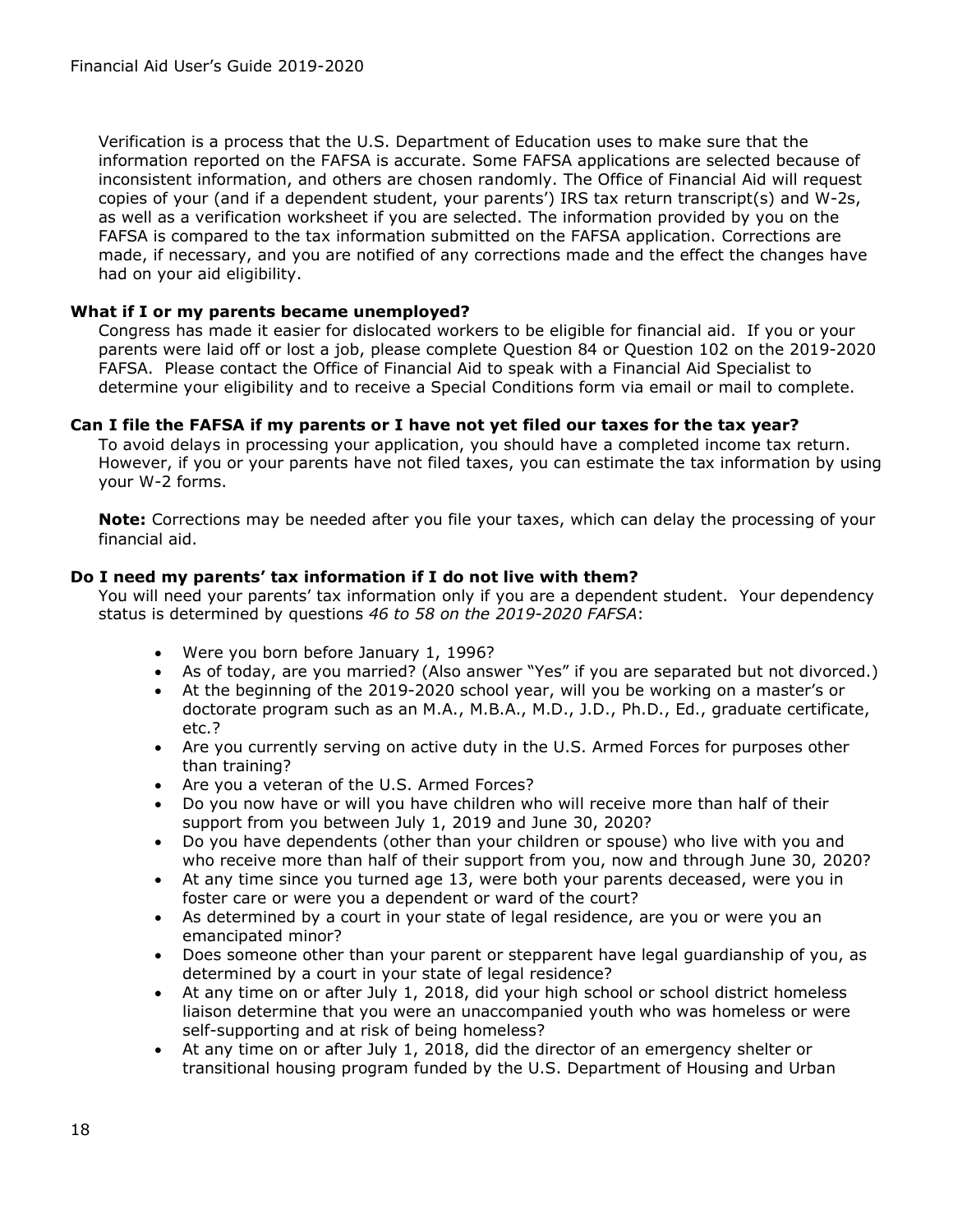Development determine that you were an unaccompanied youth who was homeless or were self-supporting and at risk of being homeless?

• At any time on or after July 1, 2018, did the director of a runaway or homeless youth basic center or transitional living program determine that you were an unaccompanied youth who was homeless or were self-supporting and at risk of being homeless?

If you answered no to all of the above questions, you are considered a dependent student, and you will need your parents' tax information. If you answered yes to any of the questions, you are considered independent and you are not required to provide parental tax information. However, you may be required to provide other documentation to support your independent status.

#### **Where do I disclose that my income to support my child living with me is from TANF?**

Check the radio button to Q78 if TANF benefits count as support that you provide to your child.

For Q58, help me understand the meaning of "unaccompanied youth who was homeless?" "Youth" means that you are 21 years of age or less or are still enrolled in high school as of the day you sign the FAFSA. "Unaccompanied" means you are not living in the physical custody of a parent or guardian. "Homeless" means lacking fixed, regular and adequate housing, including living in shelters, motels, cars and temporarily with other people because you have nowhere else to go.

#### **I have no contact with my dad or mom. I am in a transitional housing program. Am I an independent student?**

If you are unable to provide parental information, skip Steps Four and Five of the FAFSA, and go to Step Six. Once you submit your FAFSA without parental data, you must follow up with the Office of Financial Aid to complete your FAFSA.

#### **I live with my foster parents and their children. Are they my "family members for FAFSA?"**

No, do not count them in your household size for FAFSA.

#### **What happens once I file my FAFSA form?**

After the FAFSA form has been filed, you will be mailed a Student Aid Report (SAR) which indicates your Expected Family Contribution (EFC) and your estimated federal Pell Grant eligibility. If you file electronically, you will be notified via email. The College will also receive your SAR.

#### **When will I receive an award notification?**

You will receive an award notification based on a full-time enrollment assumption in early July, if you submitted your FAFSA by April 15. Students who submit their FAFSA after this date will receive their award notifications approximately two to three weeks after submitting their FAFSA. Students selected for verification must first submit the required documentation to the College. The award notification details the amount and types of aid offered. Upon receipt of the award notification, students should compare their term award total to their term bill. If the total financial aid package, excluding PHEAA State Grant, does not cover the total charges, students are responsible for making payments to cover the outstanding balance before the payment deadline.

#### **When will I receive my balance check?**

Balance checks are mailed or direct deposited to students' accounts after the 20% attendance report has been submitted by the instructors. Check your *My*CCP account for the status of your refund and the "Enrollment Profile" section for the status of your class attendance.

#### **Do I have to attend my classes to get financial aid?**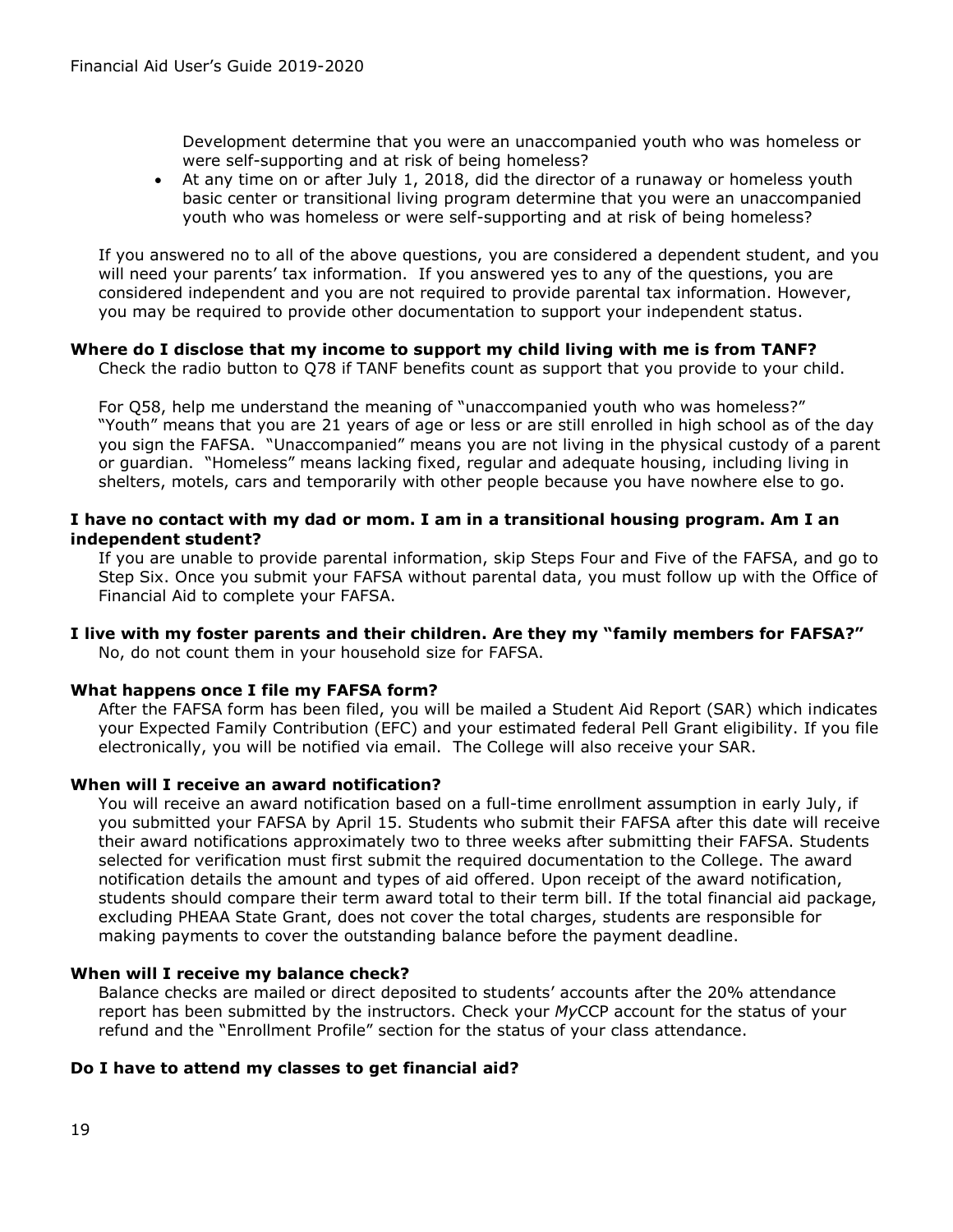Yes. Failure to attend class will result in the reduction or loss of financial aid, and you may be required to return all or part of your aid. In some situations, you may also owe the College for tuition and/or bookstore charges.

**If I am not eligible for the federal Pell Grant, what other types of financial aid are available?** The FAFSA is used to determine your eligibility for federal grants, state grants, Work-Study and loans. When students are not eligible for the federal Pell Grant, they may be eligible for the state grant. Students also have the option to apply for a federal Direct Loan, which you must pay back.

#### **How do I apply for a William D. Ford Federal Direct Student Loan (Direct Loan)?**

All students interested in taking out federal Direct Loans must complete the following:

- 1. A FAFSA at **[www.fafsa.ed.gov](http://www.fafsa.ed.gov/)** and
- 2. An entrance counseling session and a Master Promissory Note (MPN) at **[www.studentloans.gov](http://www.studentloans.gov/)**.

#### **20. What is the difference between a subsidized federal Direct Loan and an unsubsidized federal Direct Loan?**

Subsidized loans are need-based loans. The interest is paid by the federal government while the student is attending school at least half time (6 credits). Unsubsidized loans are not need based, and the student is responsible for the interest while attending school. Students have the option to defer making the interest payments if they are enrolled at least half time.

#### **21. What is entrance counseling?**

Entrance counseling is a federal requirement for all loan borrowers at Community College of Philadelphia. It is used to educate students on the types of funds they are borrowing, the amount students may borrow, interest rates, repayment options and debt consolidation. Students must complete an entrance counseling session online at **[www.studentloans.gov](http://www.studentloans.gov/)**.

#### **22. Why do I have to complete exit counseling?**

Exit counseling is a federal requirement for all students with loans whose enrollment is less than half time or who are exiting an institution or transferring to another institution. These students must complete exit counseling online at **[www.studentloans.gov](http://www.studentloans.gov/)**. The purpose of exit counseling is to educate borrowers about their rights and responsibilities for the federal student loans they owe.

#### **23. How do I apply for the federal Work-Study program?**

Students must file the FAFSA by the College's FAFSA priority filing deadline (IRS tax filing deadline) to be eligible for the federal Work-Study program and indicate on the FAFSA form that they are interested in federal Work-Study. The Estimated Family Contribution (EFC) on the Student Aid Report (SAR) must be \$1,500 or less. A student's enrollment must be at least 6 credit hours. To assist you with locating a Work Study job, you can view all open positions online at [www.collegecentral.com/ccp.](http://www.collegecentral.com/ccp) Work authorization forms must be picked up from Enrollment Central, signed by your supervisor and returned to the Office of Financial Aid.

#### **24. If eligible for federal Work-Study, how many hours can I work?**

Students eligible for the federal Work-Study program are permitted to work a maximum of 20 hours per week during the fall and spring semesters. Your actual hours will be determined by your award amount and your Work-Study supervisor.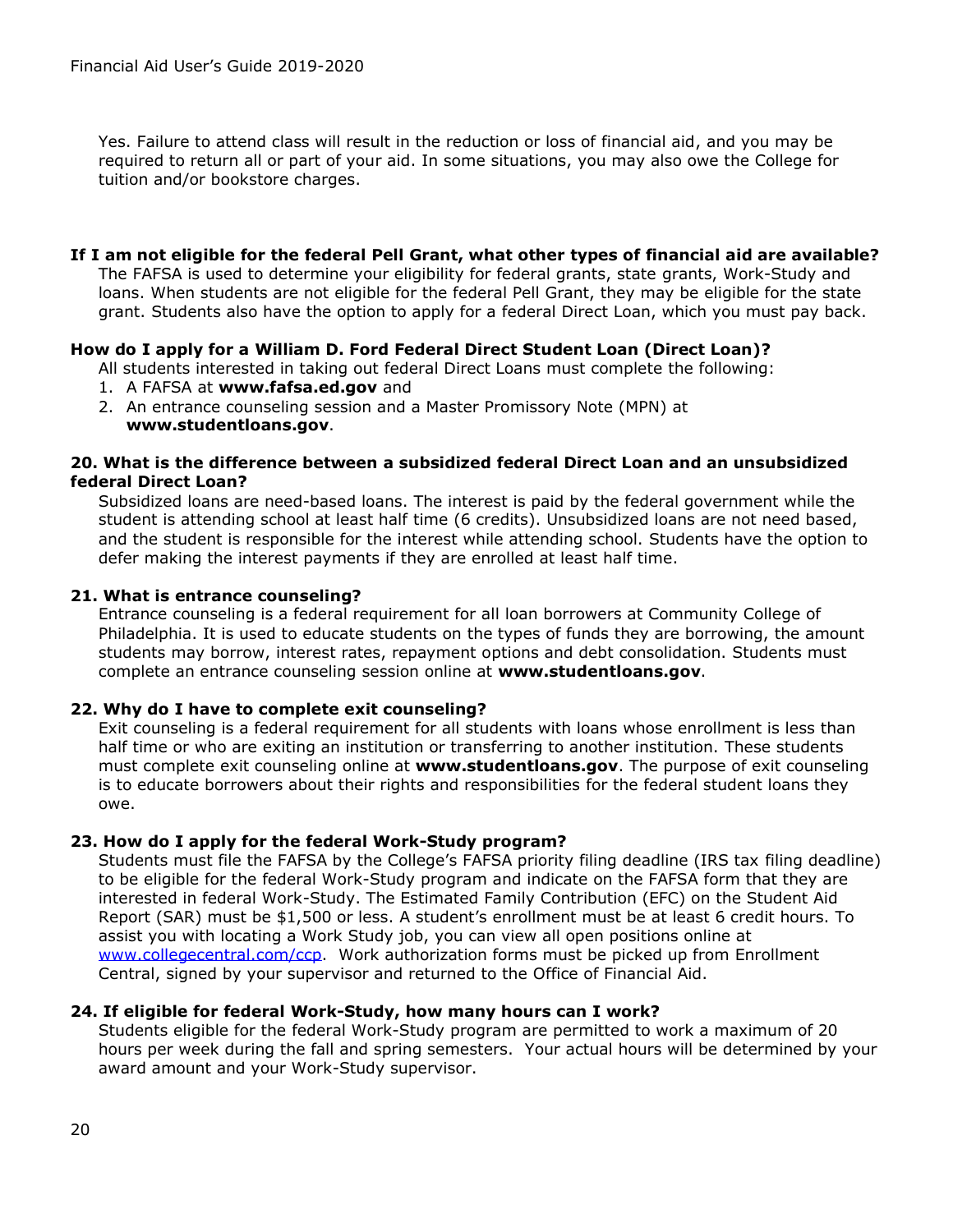## **25. Under the federal Work-Study program, what is the hourly pay rate?**

Currently, the standard hourly wage is \$7.50. This is subject to increase periodically as legislation to raise the minimum hourly wage goes into effect.

#### **26. Do I have to make an appointment to see a financial aid specialist?**

No. Specialists are available at the Main Campus and at the three Regional Centers. Please check the College's website for our office hours, and visit Enrollment Central when on campus.

## **27. How do I find out about scholarships?**

Scholarship information may be obtained from libraries, civic organizations, churches and online. Listed below are some of the national web-based searches:

**www.philaedfund.org www.studentaid.gov [www.educationplanner.o](http://www.educationplanner.com/)rg www.bigfuture.collegeboard.org [www.fastweb.com](http://www.fastweb.com/) www.petersons.com/college-search/scholarship-search.aspx**

## **28. What do I have to do if I plan to attend classes in summer?**

All summer classes are considered part of the current aid year. You do not have to file another FAFSA. Students who were not full time in fall and spring will usually have remaining eligibility. However, we can only determine the amount after you register for your summer classes. Some students are eligible for Year Round Pell to assist with summer tuition.

# **Year Round Pell**

Eligible students may now receive up to 150% of their scheduled Pell grants during an award year. The financial aid award year for the Community College of Philadelphia is defined as fall semester through the summer session. For receipt of the first Pell grant award, students may be at any enrollment status, i.e. full-time, ¾ time, ½ time, or less than ½ time. For receipt of the additional Pell grant award for summer, eligibility will be based on whether the student was paid 100% of their initial scheduled award during the fall and spring semester and is enrolled at least half-time (6-8 credit hours) for summer. This is especially helpful to students who wish to accelerate their studies towards graduation in the summer.

Example: An eligible student receives a full-time Pell grant of \$3,098 in the fall semester and another full-time Pell grant of \$3,097 for full-time again in the spring. This student can now also receive up to another full-time Pell grant of \$3,098 for the summer semester even though they have technically received 100% of their annual Pell award during the fall and spring. This would mean that the student may be eligible to receive a total of \$9,293, or 150% of their scheduled Pell grant during one academic year.

(Note: For purpose of Year Round Pell, the academic year is defined as 24 credits. All Pell grant payments continue to count toward lifetime limits).

If you are interested in taking out a loan for summer courses, please submit a Summer Loan Application to the Office of Financial Aid. You must be enrolled for at least 6 credits in summer to be eligible for loans. Summer loans are credited to your account in two disbursements. You may not have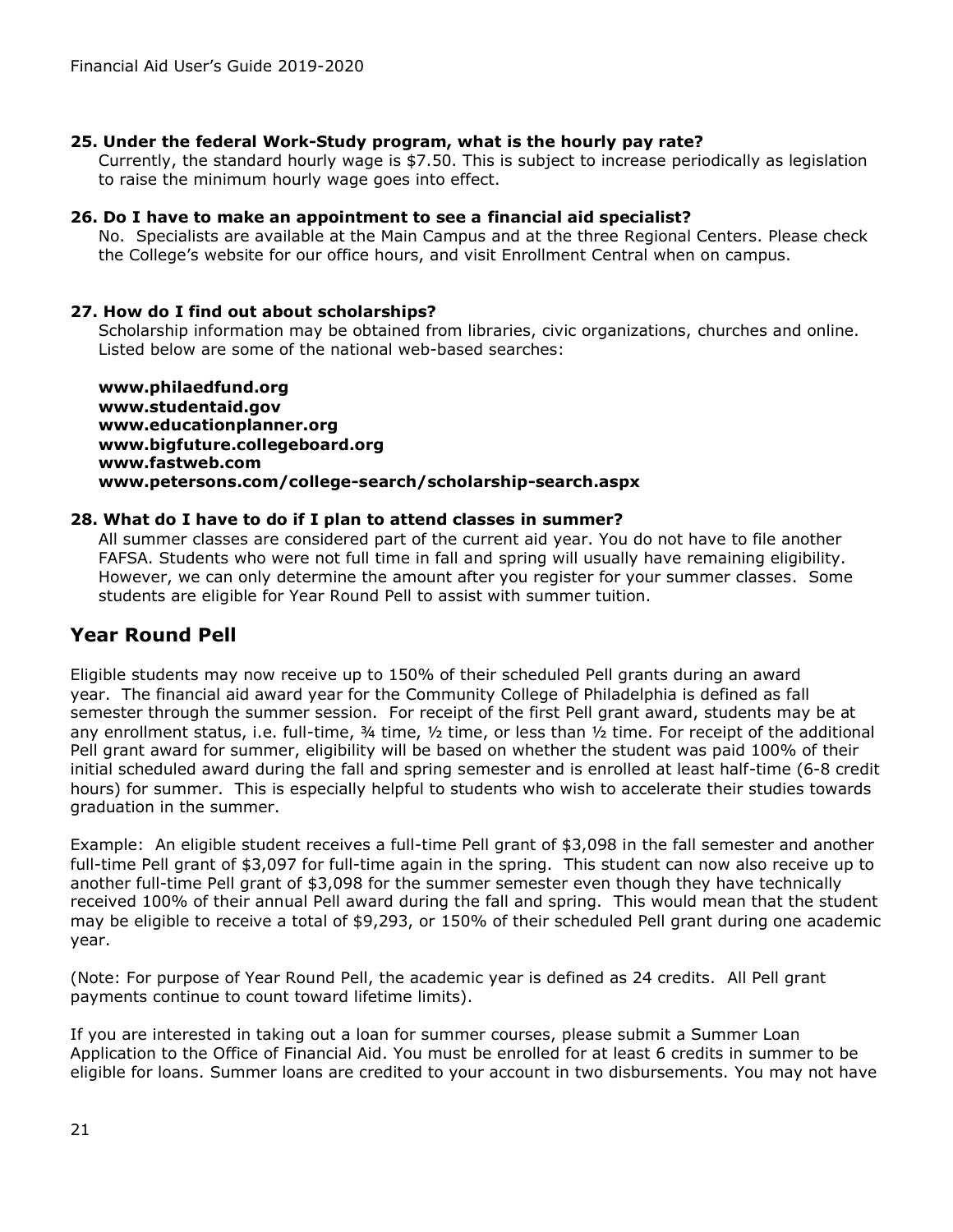a credit balance (and hence no refund) until the second disbursement is made. If possible, save your spring balance check for summer.

# **Glossary**

| <b>Enrollment status</b>     |                    |
|------------------------------|--------------------|
| <b>Full-time status</b>      | 12 or more credits |
| 3/4-time status              | 9-11 credits       |
| $1/2$ -time status           | 6-8 credits        |
| Less than $1/2$ -time status | 1-5 credits        |

#### **Expected Family Contribution (EFC)**

The EFC measures your family's financial strength and determines your eligibility for federal student aid. Your EFC will be listed on your Student Aid Report (SAR).

#### **Financial Aid Appeals**

The Office of Financial Aid is charged with reviewing all appeals for financial aid reinstatement.

#### **Need-based aid**

Eligibility for need-based aid is determined by taking the College's cost of attendance minus the Expected Family Contribution (EFC). Pell Grant, SEOG, federal Work-Study and subsidized Direct Loans are examples of need-based aid.

#### **Student Aid Report (SAR)**

After you submit your FAFSA, you will receive a Student Aid Report (SAR). If you provided an email address on your FAFSA application, your SAR will be emailed to you within three to five days. If you did not provide an email address, your SAR will be mailed to you within three weeks. If you would like to check the status of your FAFSA application, go to **www.fafsa.ed.gov** or call 1-800- 4-FED-AID. It is critical that you review your SAR to make sure all of your information is correct and complete. You must make corrections or provide additional information as necessary.

#### **U.S. Department of Education (ED)**

The U.S. Department of Education or ED is responsible for establishing policies on federal student aid and overseeing those funds. Please visit **[www.studentaid.gov](http://www.studentaid.gov/)** for more information.

#### **Verification**

This means that your FAFSA application was selected by the ED for review. Verification is a process where the College is required to obtain from you and/or your parents certain financial documents for review. All discrepancies noted during the review must be resolved by this process.

# **Code of Conduct**

The Office of Financial Aid is committed to removing financial barriers for those who wish to pursue an education at the College. The Office of Financial Aid will make every effort to assist students with financial need and provide services that do not discriminate on the basis of race, gender, ethnicity, sexual orientation, religion, disability, age or economic status.

The Office of Financial Aid is committed to the highest level of ethical behavior and will refrain from conflict of interest or the perception thereof and will: